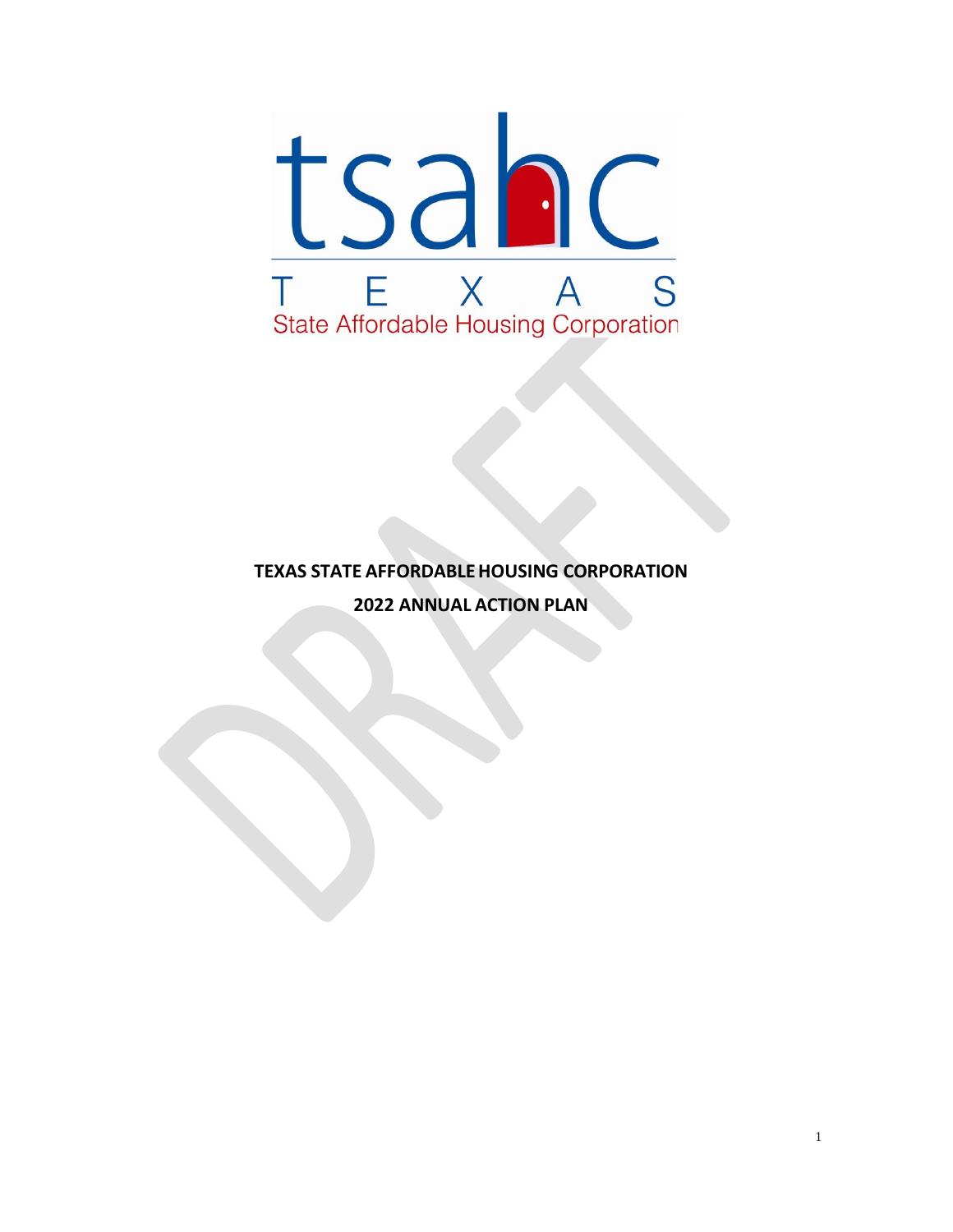# **TEXAS STATE AFFORDABLE HOUSING CORPORATION 2022ANNUAL ACTION PLAN**

### **INTRODUCTION**

This plan is prepared in accordance with Texas Government Code, Section 2306.566, which requires the Texas State Affordable Housing Corporation ("TSAHC") to develop a plan to address the state's housing needs. Texas Government Code, Section 2306.0721(g) requires TSAHC's Annual Action Plan to be included in the State Low Income Housing Plan ("SLIHP") prepared by the Texas Department of Housing and Community Affairs ("TDHCA").

### **TSAHC OVERVIEW**

The Texas State Affordable Housing Corporation, created in 1994 at the direction of the Texas State Legislature, is a self-sustaining nonprofit entity whose purpose is to primarily serve the housing needs of low, very low, and extremely low-income Texans and other underserved populations who cannot access comparable housing options through conventional financial channels. TSAHC's enabling legislation can be found in Texas Government Code, Chapter 2306, Subchapter Y, Sections 2306.551 et seq.

TSAHC's office is located in Austin, Texas. A five-member volunteer Board of Directors, appointed by the Governor of Texas, oversees the policies and business of TSAHC. None of TSAHC's programs or operations are funded through the State's budget appropriations process.

TSAHC is statutorily authorized to issue mortgage revenue bonds and other tax-exempt bonds to finance the purchase and creation of affordable housing. TSAHC also has the authority to use loans from banks, private mortgage companies, nonprofit organizations and other financial institutions to assist primarily low, very low, and extremely lowincome Texans. Over the course of its history, TSAHC has utilized approximately \$4 billion in single family bonding authority and approximately \$1.1 billion in multifamily private activity bonds.<sup>1</sup> Bond issuances are used to finance the creation and preservation of affordable multifamily housing and the following home buyer programs:

- Homes for Texas Heroes Home Loan Program
- Home Sweet Texas Home Loan Program
- Mortgage Credit Certificate Program

<sup>&</sup>lt;sup>1</sup> 2021 TSAHC bond activity includes the closing of \$104,791,000 in Multifamily Private Activity Bonds.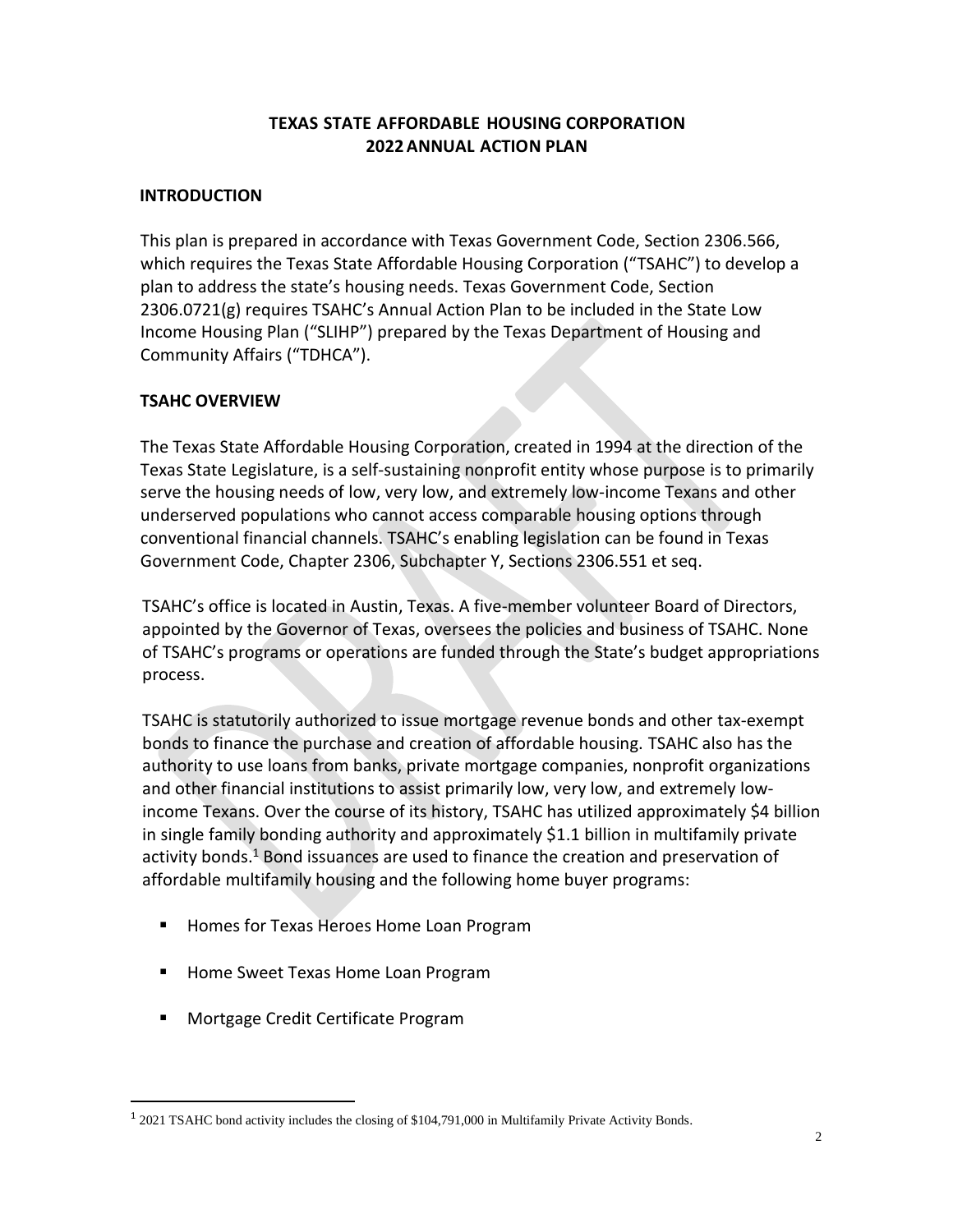Using its statutory purpose and powers as guidance, TSAHC has developed the following additional programs, services, and initiatives to help meet the need for affordable housing in Texas:

- Home Buyer and Financial Education
- Texas Housing Impact Fund
- Affordable Communities of Texas
- Asset Oversight and Compliance
- Single Family Rental Program
- **Multifamily Rental Program**
- **Texas Foundations Fund**
- **Grants for Disaster Recovery**
- Supportive Housing Initiatives

#### **TSAHC MISSION AND OBJECTIVE**

TSAHC's mission is to serve the housing needs of moderate, low, very low, and extremely lowincome Texans and other underserved populations through innovative programs. TSAHC accomplishes this mission by helping developers build housing for working families, and helping Texans achieve and sustain the dream of homeownership and improve their financial situation. TSAHC's programs and initiatives reflect our core belief that every Texan deserves the opportunity to live in safe, decent and affordable housing.

As Texas' population grows and the housing industry changes, the programs and services TSAHC administers continue to evolve and expand to meet these changing dynamics. TSAHC remains committed to the populations it has historically served, but is also active in responding to new challenges like creating supportive housing developments for Texas' most vulnerable residents, preserving housing in rural areas, expanding housing opportunities for Texans with complex health needs, helping Texans rebuild after natural disasters, and helping Texans remain stably housed during difficult times like the ongoing pandemic.

TSAHC's objective in 2022 is to serve the evolving housing needs of Texans by implementing innovative solutions through its current programs and adapting those programs where necessary to respond to changes in the housing market. TSAHC also remains committed to exploring opportunities to establish new programs and initiatives to better assist underserved populations and entities addressing housing affordability challenges.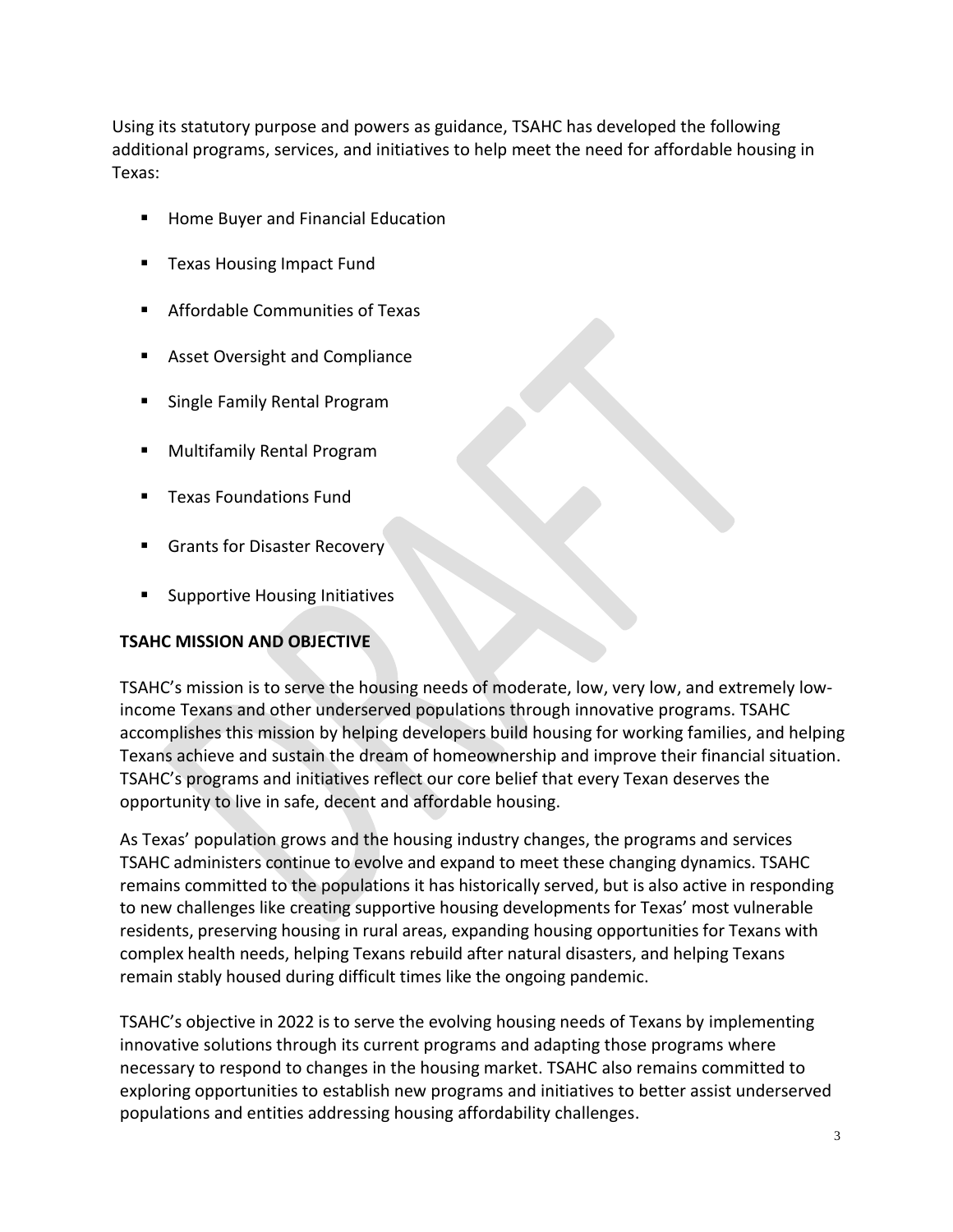# **TSAHC'S ONGOING RESPONSE TO COVID-19**

The past two years have completely reshaped how Texans live and do business. During that time, TSAHC responded to the pandemic in a variety of ways summarized below.

In March 2020, TSAHC launched a COVID-19 resources web page<sup>2</sup> with general important information and resources specific to homeowners, renters, rental housing professionals, homeless assistance providers, consumers and nonprofits. TSAHC continues to update this web page as new information and resources became available.

Per a March 13th, 2020, disaster declaration and subsequent waivers of portions of Texas Government Code, Chapter 551, the TSAHC Board of Directors meetings were held virtually and continued that way until the September 15<sup>th</sup>, 2021 Board meeting, which was held in person at TSAHC's offices.

Over the past two years, TSAHC has been committed to working with tenants that reside in properties we own to keep them stably housed and respond to work requests in a safe manner. We implemented a rental assistance program for tenants and set up payment plans for tenants experiencing financial hardships. If a tenant received rental assistance, we required them to attend a virtual financial education course. Additionally, we automatically renewed leases for all tenants (unless they opted out of the lease) and froze rental rates for 2020 and 2021. Lastly, we helped tenants apply for local and statewide assistance programs when appropriate.

For properties that receive physical inspections and site visits as part of our asset oversight and compliance program, we quickly transitioned to virtual inspections to protect the health and safety of TSAHC staff and property management. The virtual site visits still allowed us to honor the responsibilities that come with overseeing these properties. In 2021, we transitioned to a hybrid of virtual and in-person site visits.

Throughout the past two years, we have continued to participate in internal and external meetings on virtual platforms, and we transitioned programs and initiatives that were formerly held in-person to virtual platforms. We continue to monitor the ongoing state of the pandemic and will make decisions to return to in-person events on a case-by-case basis with health and safety considerations being the primary driver for decision-making.

# *Texas Housing Stability Collaborative*

Beginning in late summer 2020, TSAHC partnered with a collection of individuals and organizations working to avert home mortgage foreclosures and rental evictions caused by COVID-19. This partnership, known as the Texas Housing Stability Collaborative,<sup>3</sup> is building its network raising awareness about free mortgage and rental assistance options to Texas

<sup>&</sup>lt;sup>2</sup> <https://www.tsahc.org/news/article/covid-19-resources-and-helpful-information>

<sup>&</sup>lt;sup>3</sup> <https://texashousingstability.org/>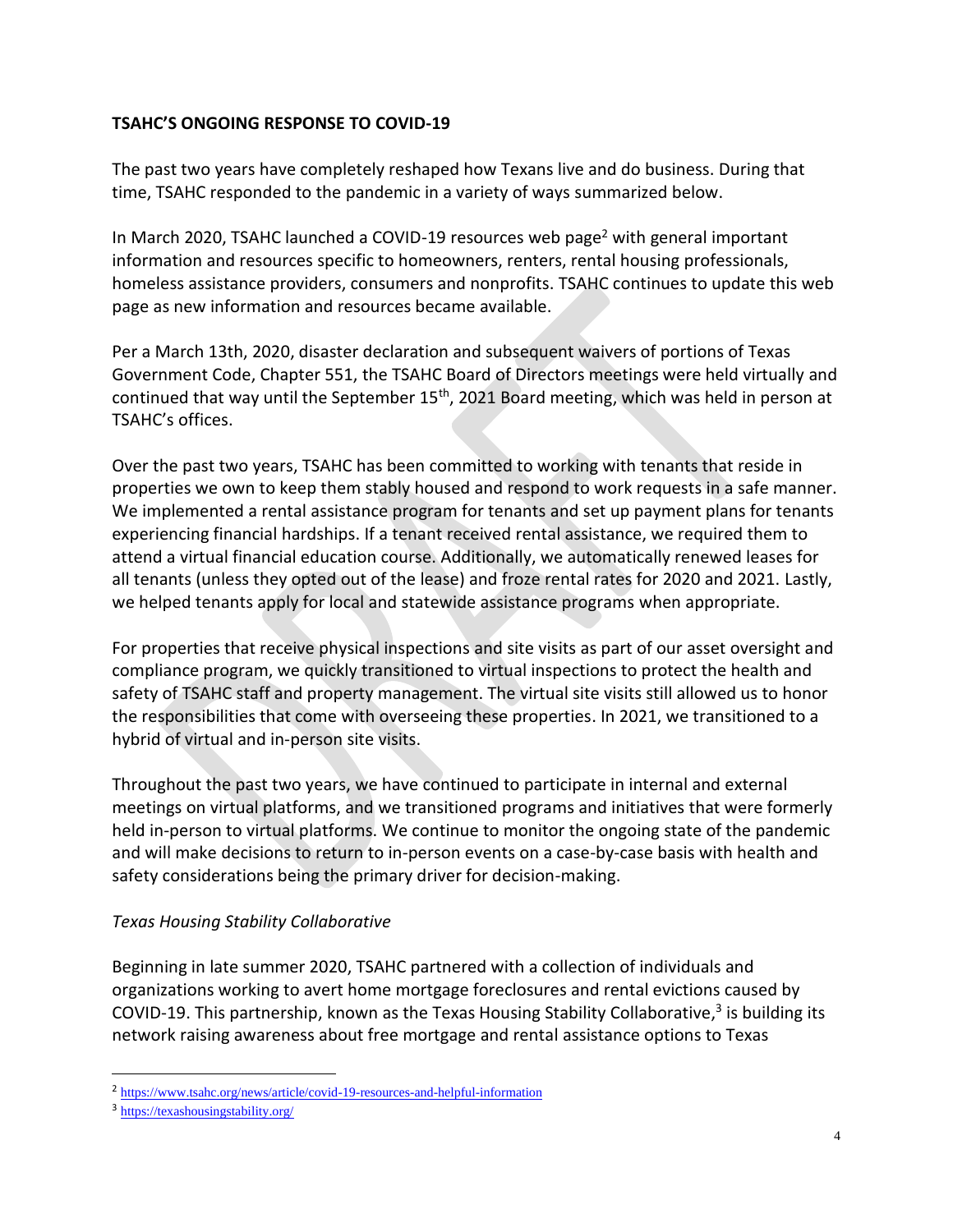households provided by Texas' HUD-approved housing counseling agencies. As a founding member, TSAHC continues to advise and support the collaborative.

# **PROGRAM DESCRIPTIONS AND IMPLEMENTATION PLANS**

### **HOMEOWNERSHIP PROGRAMS**

Over the last decade, research has consistently shown that homeownership has a positive impact on the socioeconomic status of a household and their community. The most recent data from the Federal Reserve highlights the economic benefits of homeownership as the average household wealth of a homeowner is \$255,000 while the average wealth of a renter is \$6,300.<sup>4</sup>

In addition to financial benefits, there are social benefits to homeownership. Stable housing created by homeownership can lead to better educational achievement, health benefits, reduced crime, and improved civic participation. 5

TSAHC currently administers the Homes for Texas Heroes and Home Sweet Texas Home Loan Programs, which provide 30-year fixed-rate mortgage loans, tax credits, and down payment assistance to low and moderate-income families and individuals.

The Homes for Texas Heroes Home Loan Program was established by the Legislature in 2003 for the purpose of making mortgage loans with down payment assistance to:

- Public School Classroom Teachers
- Public School Teacher's Aides
- Public School Librarians
- Public School Nurses
- Public School Counselors
- Faculty Members of an Allied Health or Professional Nursing Program
- Paid Firefighters
- Emergency Medical Services Personnel
- Peace Officers
- Corrections Officers
- Juvenile Corrections Officers
- County Jailers
- Veterans
- Public Security Officers

In 2006, TSAHC created the Home Sweet Texas Home Loan Program to serve home buyers not eligible for the Homes for Texas Heroes Home Loan Program. The Home Sweet Texas Home Loan Program serves Texans of all professions.

<sup>4</sup> Source: Brett Holzhauer, "Here's the average wealth of homeowners and renters," CNBC, August 24, 2021

<sup>5</sup> Source: "Social Benefits of Homeownership and Stable Housing," Richard J. Rosenthal Center for Real Estate Studies, October 2017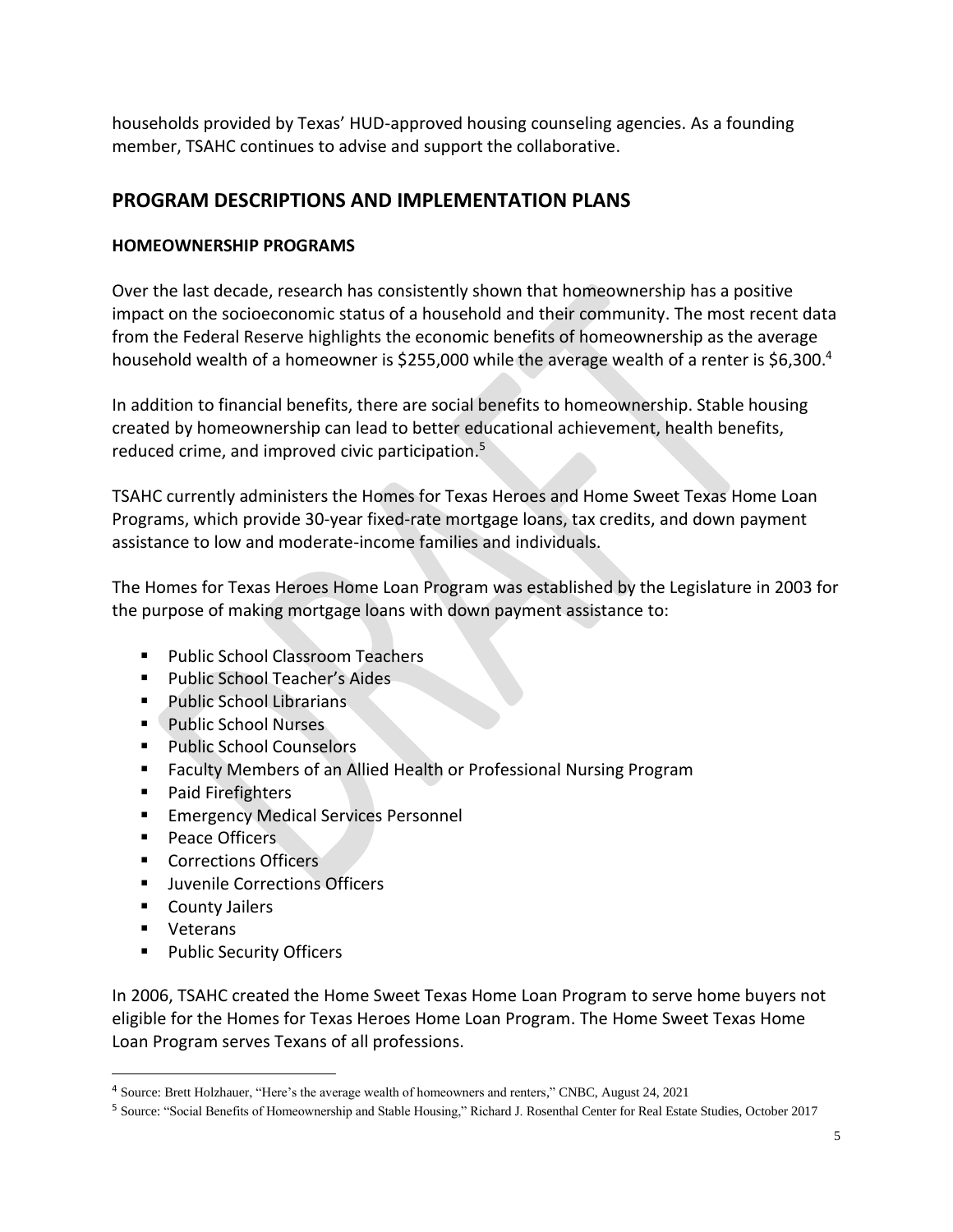#### *Down Payment Assistance Options*

TSAHC offers down payment assistance (DPA) through both the Homes for Texas Heroes and Home Sweet Texas Home Loan Programs because a primary barrier for prospective buyers is accumulating sufficient funds for a down payment.<sup>6</sup>

This problem has worsened in recent years as increasing rents make it harder to save money and transition into homeownership. This is having a profound impact on middle-income households who are increasingly becoming rent cost-burdened and having a difficult time making the leap from renting to homeownership.<sup>7</sup>

Additionally, the median home price statewide reached a record high of \$310,000 in August 2021 and tapered off slightly to \$307,054 by September 2021. For further context, the median home price in Texas was \$270,000 at the end of 2020 and \$248,000 at the end of 2019.<sup>8</sup> This represents an approximately 9 percent increase from 2019-2020 and an approximately 14% increase from 2020 – currently the national average is just under a 4% increase annually.

To ensure low and moderate-income Texans can continue to achieve the dream of homeownership, TSAHC increased the income limits for our Homes for Texas Heroes and Home Sweet Texas Home Loan Programs from 115% of the area median family income to 125% of the area median family income on October 1, 2021. $9$  Serving moderate-income Texans – those between 80 and 125 percent AMFI – is an important component of meeting the state's housing needs, because those households are struggling to afford homes in the absence of assistance.

TSAHC's down payment assistance continues to available on a first-come, first-served basis, and is provided either in the form of a grant that does not require repayment or a three-year deferred forgivable second lien. Home buyers must also meet income and purchase price limits set by federal guidelines, while demonstrating creditworthiness and meeting standard mortgage underwriting requirements. Home buyers must also occupy the purchased home as their primary residence. The programs are accessible to eligible borrowers by directly contacting a participating mortgage lender.

#### *Homeownership Programs Financing Mechanisms*

TSAHC funds its mortgage loans with down payment assistance in two ways: by issuing mortgage revenue bonds available under its statutory authority, and by pooling loans on a regular basis and selling the mortgage-backed securities (known in the industry as the TBA program). TSAHC did not issue mortgage revenue bonds and funded its mortgage loans with down payment assistance exclusively through the TBA program in 2021.

<sup>6</sup> Source: "Biggest Barriers to Homeownership," [https://dsnews.com/daily-dose/09-02-2021/biggest-barriers-to-homeownership,](https://dsnews.com/daily-dose/09-02-2021/biggest-barriers-to-homeownership)  dsnews.com, September 2, 2021

<sup>7</sup> Source: "America's Rental Housing 2020," Joint Center for Housing Studies of Harvard University, 2020

<sup>8</sup> Source[: https://www.recenter.tamu.edu/data/housing-activity/,](https://www.recenter.tamu.edu/data/housing-activity/) accessed November 12, 2021.

<sup>&</sup>lt;sup>9</sup> The income limits for the Mortgage Credit Certificate program continue to be set at 115% AMFI per federal guidelines.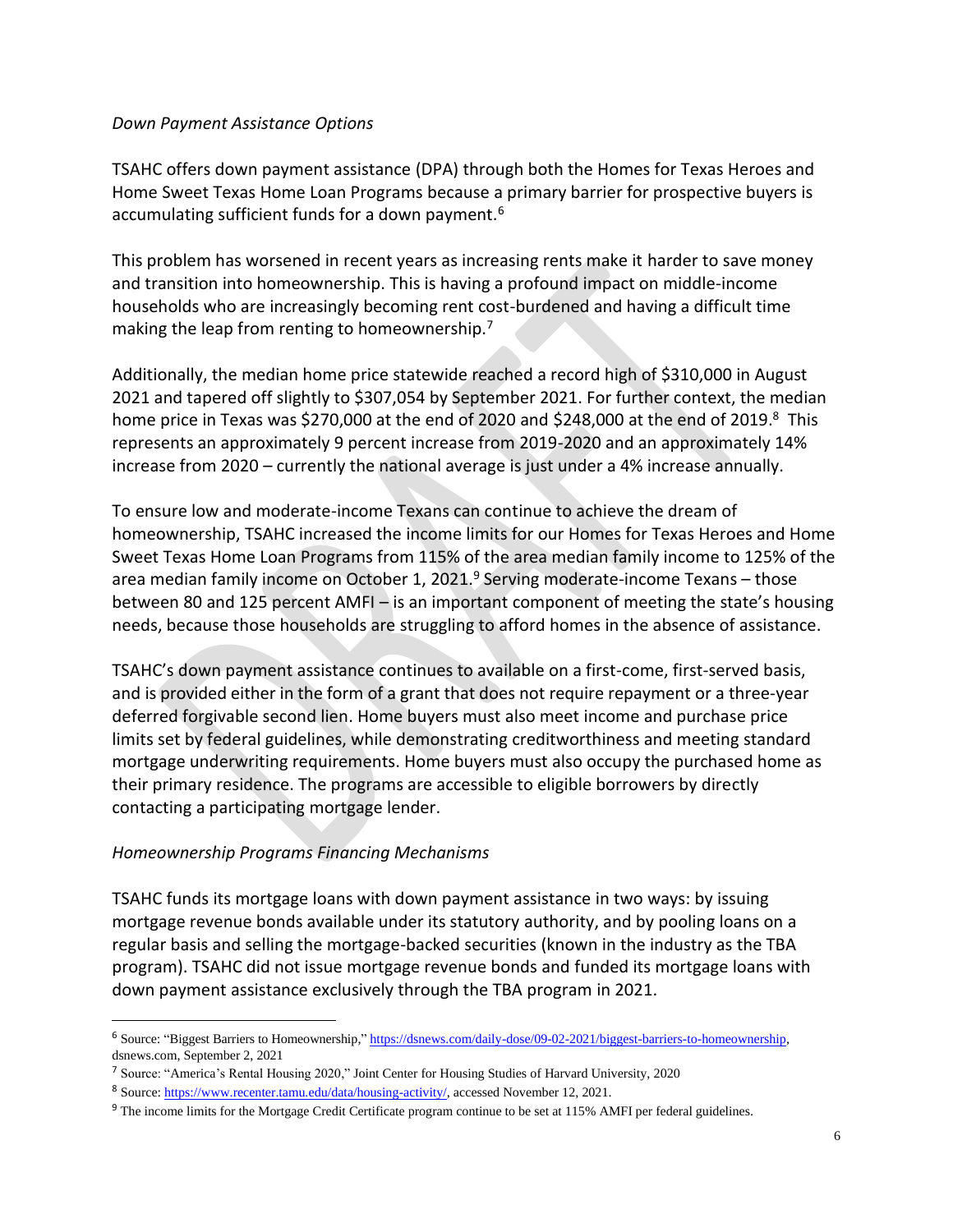### *Mortgage Credit Certificate Program*

In 2008, TSAHC established the Mortgage Credit Certificate (MCC) Program as another way to assist first-time home buyers. The MCC Program is made possible under IRS rules that allow the conversion of single-family mortgage revenue bonds into MCCs. TSAHC's MCC Program serves the same populations eligible for the Homes for Texas Heroes and Home Sweet Texas Home Loan Programs; however, the program is only available to first-time home buyers (defined as those who have not owned a home in three years).

Under the MCC Program, the home buyer can take a portion of the annual interest paid on the mortgage loan as a special federal income tax credit. An MCC has the potential of saving the home buyer thousands of dollars over the life of the loan. And although the MCC Program is not a home loan program, TSAHC requires the home buyer to obtain a fixed-rate mortgage loan. Home buyers can also combine the MCC Program with the mortgage loan and down payment assistance provided under the Homes for Texas Heroes and Home Sweet Texas Home Loan Programs.

#### *Home Buyer Education Requirement*

Every home buyer who utilizes one of TSAHC's homeownership programs must complete an approved home buyer education course offered by a provider listed on the Texas Financial Toolbox website.<sup>10</sup> The providers listed on this site are generally nonprofit organizations or government entities who are either HUD-approved or certified to provide home buyer education.

TSAHC requires home buyer education to ensure households are well prepared for the responsibilities of owning a home. Research by the U.S. Department of Housing and Urban Development (HUD) revealed that home buyer education empowers individuals with the ability to make better financial decisions, understand their home buying options, improve their credit, save more money, and lower housing costs.<sup>11</sup>

Moreover, according to that same HUD publication, home buyer education can help mortgage borrowers avoid delinquencies and defaults. The HUD paper references the 2014 National Foreclosure Mitigation Counseling program that analyzed 240,000 loans and found that borrowers that took home buyer education were three times more likely to get a loan modification to avoid default.

Recognizing the importance of online home buyer education options during the COVID-19 pandemic, TSAHC also partnered with BBVA to offer free online home buyer education courses to 575 TSAHC home buyers in 2021.

<sup>10</sup> Texas Financial Toolbox,<http://www.texasfinancialtoolbox.com/home-buyer-education>

<sup>&</sup>lt;sup>11</sup> Source: Evidence Matters, "The Evidence on Homeownership Education and Counseling," Spring 2016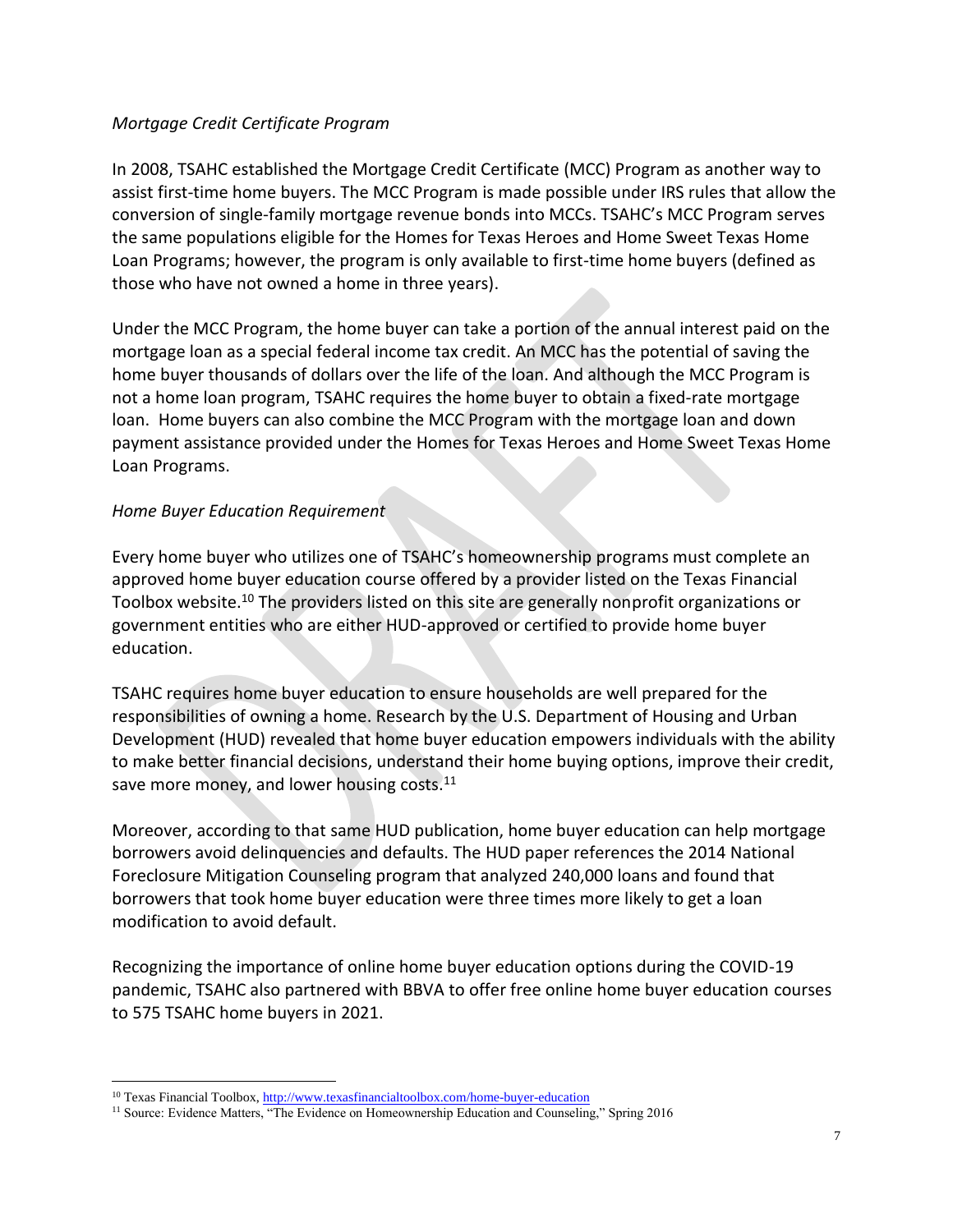### *2021 Homeownership Programs Changes*

In May 2020, the market uncertainty created by COVID-19 required TSAHC to implement a temporary overlay to our homeownership programs eligibility requirements. This overlay was imposed by TSAHC's master loan servicer. Per that overlay, all government loans for borrowers with total debt to income (DTI) ratios greater than 45% were required to have a minimum 700 credit score. In May 2021, TSAHC's master loan servicer lifted the overlay allowing us to once again serve households with 620 or higher credit scores, regardless of their DTI.

TSAHC continues to serve a record number of home buyers, and in response to this, we continue to onboard new homeownership staff. This enables us to respond to the increase in home buying demand and meet consumer and lender needs promptly and efficiently.

TSAHC also launched a podcast in 2020 and continue to produce new episodes on topics pertaining to homeownership, home buying and other housing related issues. We produced 12 episodes in 2020 and an additional 8 in 2021.<sup>12</sup> We also launched Facebook live events to answer questions for industry professionals and prospective home buyers in real time.

We continue to engage our Lender Advisory Council to gather their feedback on TSAHC's homeownership programs, stay abreast of any changes or developments in the mortgage industry, and adjust to meet the needs of Texas' home buyers.

Most importantly, on October 1, 2021, TSAHC also expanded the eligibility requirements for home buyers receiving non-bond, stand-alone down payment assistance through our Homes for Texas Heroes and Home Sweet Texas Home Loan Programs. In addition to increasing the income limits from 115% to 125%, we established higher purchase price limits based on guidance from federal housing entities. TSAHC implemented these important changes in direct response to the data above demonstrating that more middle-income households are becoming rent cost-burdened and dealing with escalating home prices. This allows us to continue to better meet our mission of serving Texans at these income levels.

# *2021 Homeownership Programs Activity Synopsis*

In 2021, TSAHC's home buyer programs helped 17,786 households with their home purchase through down payment assistance, an MCC, or both. $^{13}$ 

In comparison, TSAHC assisted 16,325 households in 2020 and 9,397 households in 2019. To date, TSAHC has served more than 72,211 households under our homeownership programs.

<sup>12</sup> <https://www.buzzsprout.com/1048519>

<sup>13</sup> This marks activity through October 31, 2021.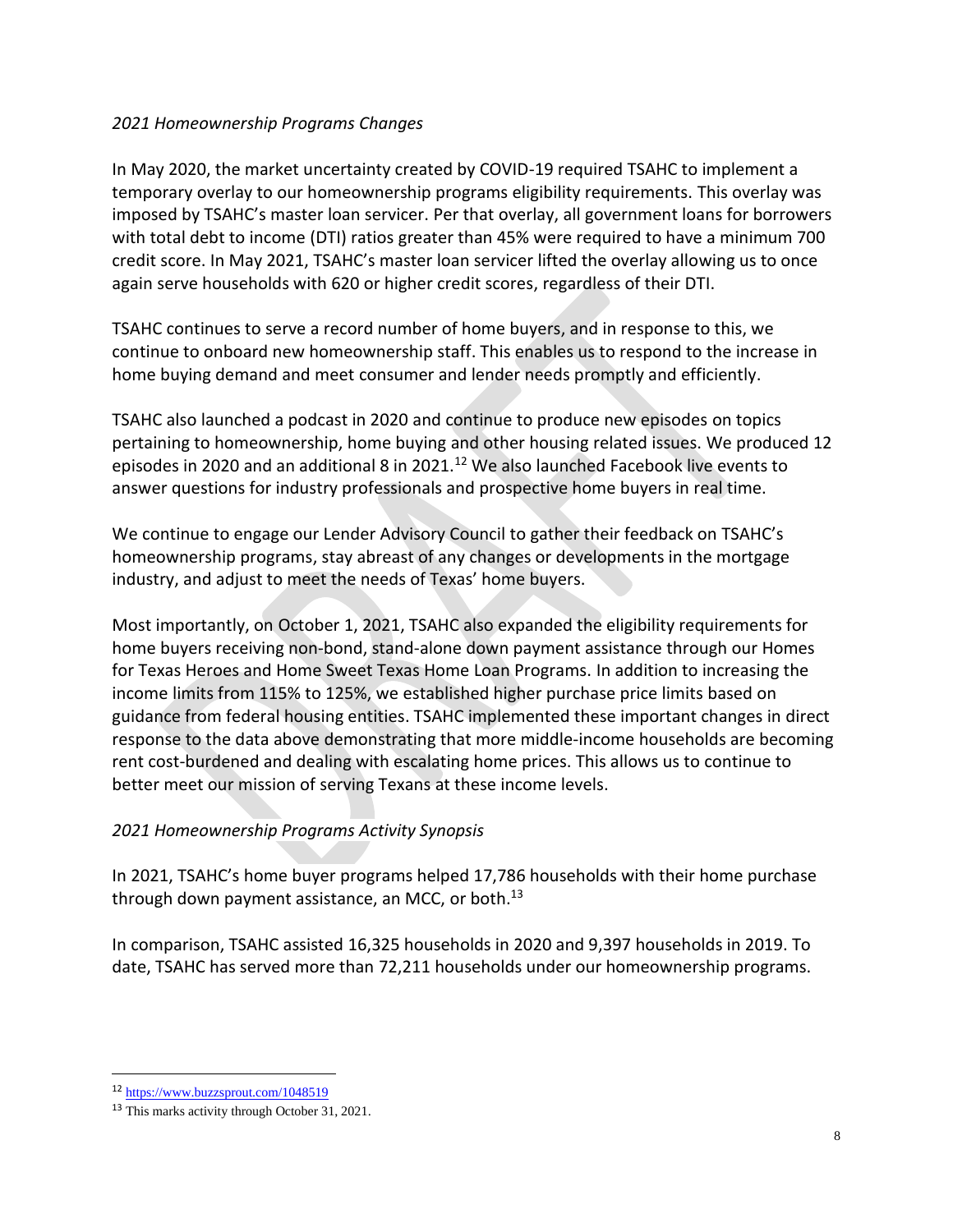### *2022 Implementation Plan*

In 2022, TSAHC will engage the Lender Advisory Council on ways to improve our programs and stay on top of industry trends. We will also make sure our staff is able to respond to the incredible home buying demand in Texas, should that continue into the next year. Lastly, TSAHC will look to expand the reach of our programs by continuing to build upon relationships with current lenders and recruiting additional lenders to participate in our programs.

In addition to the above, TSAHC is actively working with a collaborative to increase the number of homeowners that identify as Black, Indigenous, or persons of color (BIPOC) in the greater Houston area. The initiative is called the Wells Fargo BIPOC Wealth Opportunities Restored through Homeownership (WORTH) program, and the goal is to create 5,000 new BIPOC homeowners in Houston by 2025. TSAHC was approached by the Local Initiatives Support Corporation (LISC) to participate in the initiative alongside other housing and community development organizations in the Houston area. Our collaborative was awarded a planning grant in late 2021, and we are now engaging a consultant to develop an implementation plan that will be forthcoming in March 2022.

# **HOME BUYER EDUCATION AND FINANCIAL EDUCATION**

# *Connecting Consumers with High Quality Housing and Financial Counselors*

In 2012, TSAHC created the Texas Financial Toolbox [\(www.texasfinancialtoolbox.com\)](http://www.texasfinancialtoolbox.com/) to give consumers an easy way to find nonprofit organizations or government entities that can help them achieve their financial and homeownership goals through home buyer education, credit counseling, or financial education.

Whether consumers want to learn how to better manage their money, find out if they're ready for homeownership, understand the home buying process and the programs that are available to help them buy a home, or learn how to avoid foreclosure, the Texas Financial Toolbox is a great place to start. Information about home buyer programs, home buyer education classes, financial education, and foreclosure prevention is available, all searchable by city. This is a unique tool TSAHC believes is providing essential information to Texas consumers.

In 2018, TSAHC expanded the Toolbox resource by creating a Loan Comparison Calculator<sup>14</sup> to help potential home buyers compare the different loans types and down payment assistance options offered by TSAHC. This tool is also available on TSAHC's website [www.tsahc.org.](http://www.tsahc.org/)

The Loan Comparison Calculator replaced an earlier down payment assistance calculator created in 2017 and a mortgage calculator created in 2010 that provided home buyers with an estimated interest rate based on their credit score.

<sup>14</sup> <http://www.texasfinancialtoolbox.com/mortgage-calculator>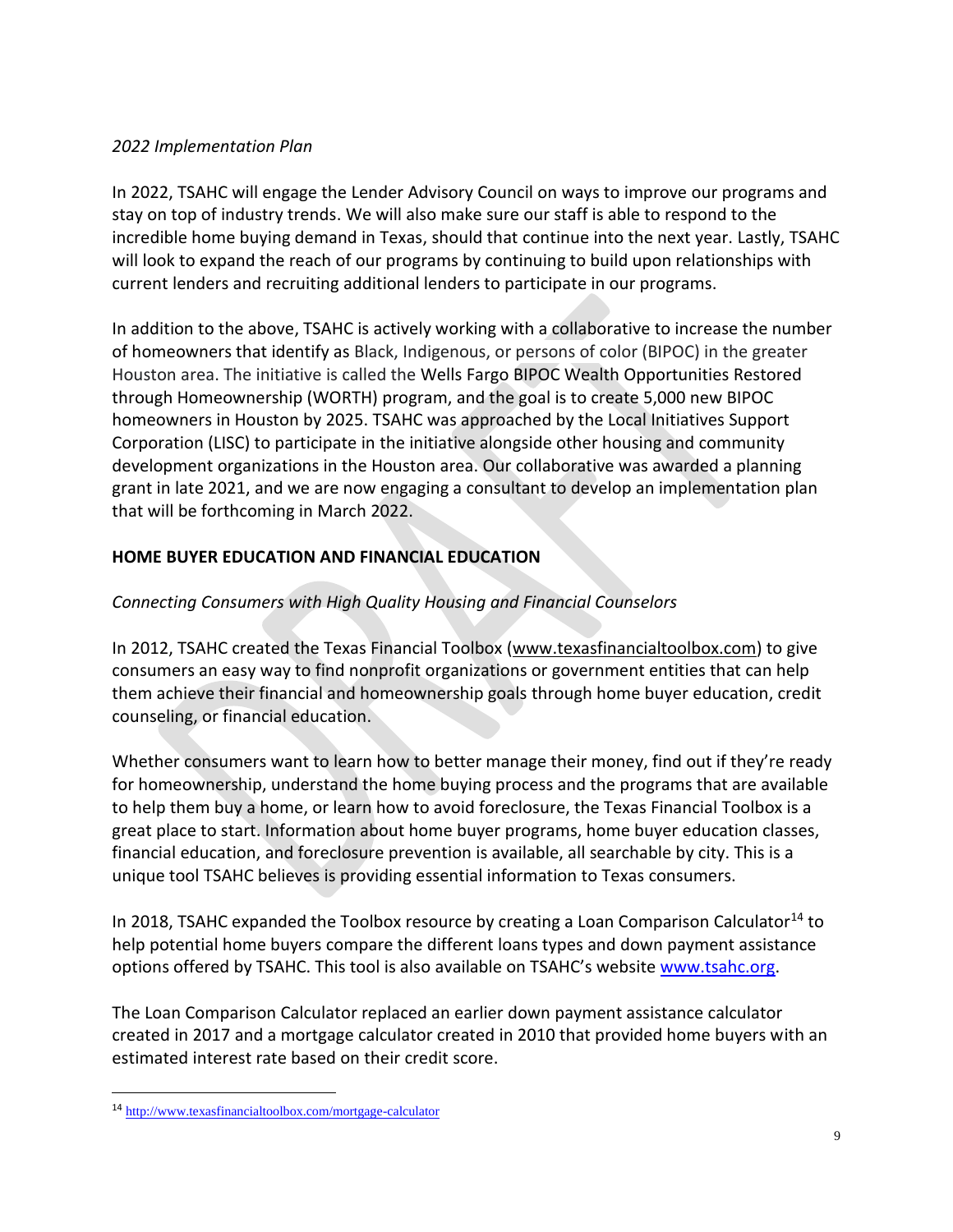The Toolbox also includes a step-by-step guide to help families and individuals gain a better understanding of the home buying process.

# *Housing Connection Training*

TSAHC has offered home buyer and financial education training to Texas housing nonprofits since 2012. From 2012-2017, TSAHC administered the Texas Statewide Homebuyer Education Program (TSHEP), a housing and financial counselor training program, on behalf of the Texas Department of Housing and Community Affairs. In late 2017 TSAHC decided to expand the scope of the training services provided and opted not to continue our role as administrator of TSHEP.

In 2018, TSAHC introduced the Housing Connection training program. The Housing Connection training built upon the success of TSHEP by offering not only housing and financial counselor training but also training for nonprofits interested in affordable housing development. The program's goal is to help both affordable housing and counseling organizations access trainings, promote themselves, and build capacity for their organizations and programs.

For the 2021 Housing Connection course selection, we offered the most requested courses as well as courses specific to evictions and foreclosures given the ongoing housing instability issues that have arisen due to the pandemic.

These courses were: [\(1\) Rental Counseling & Eviction Preventions in Times of Crisis,](https://www.neighborworks.org/Training-Services/Training-Professional-Development/Course?course=HO031) (2[\)](https://www.neighborworks.org/Training-Services/Training-Professional-Development/Course?course=HO250vc) [Foreclosure Basics for Homeownership Counselors, \(3\) Homeownership Counseling](https://www.neighborworks.org/Training-Services/Training-Professional-Development/Course?course=HO250vc)  [Certification: Principles, Practices and Techniques, and \(4\)](https://www.neighborworks.org/Training-Services/Training-Professional-Development/Course?course=HO250vc) [Best Practices to Improve Your](https://www.neighborworks.org/Training-Services/Training-Professional-Development/Course?course=HO347vc)  [Foreclosure Intervention Counseling Program.](https://www.neighborworks.org/Training-Services/Training-Professional-Development/Course?course=HO347vc)

In 2021, 106 housing counselors representing 76 organizations and 41 cities received training through Housing Connection. Moreover, TSAHC was able to provide a scholarship to each participant in 2021 to cover the cost of the training.

To date, 748 individuals representing 315 organizations in 140 municipalities across Texas have attended trainings provided by TSAHC through either TSHEP (2012-2017) or Housing Connection (2018-2021). Additionally, TSAHC has provided \$126,093 in scholarships to participants.

# *2022 Implementation Plan*

In 2022, TSAHC will once again provide a variety of courses for housing counselors and nonprofit housing professionals. Instructor-led courses will either be offered entirely virtually or in-person depending on the safety of in-person training. TSAHC also plans to offer selfguided webinars to supplement the instructor-led courses.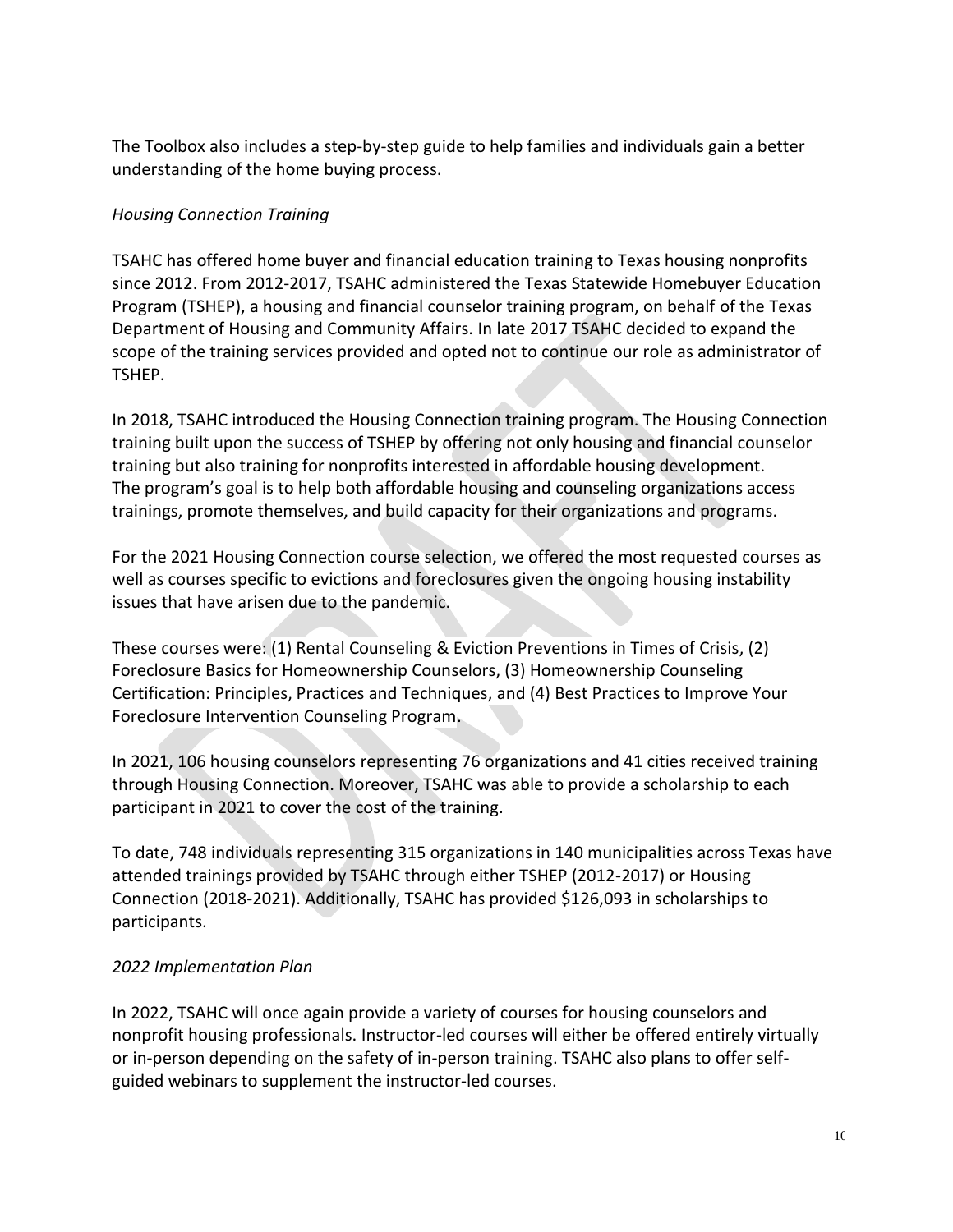TSAHC will continue to make the training as affordable as possible by raising public and private funds to subsidize the costs of attending a training either virtually or in-person.

# **TEXAS HOUSING IMPACT FUND**

The Texas Housing Impact Fund (THIF) helps provide safe, decent, and affordable housing with an emphasis on serving rural and underserved communities by providing flexible financing options to affordable housing developers.

Leveraging investments from private foundations and banks, TSAHC is able to provide both short-term and long-term affordable housing financing to developers through the THIF. This funding model has enabled TSAHC to steadily grow the fund over time, with applications for new loans accepted on an ongoing basis, provided there is funding available for the program.

To date, the Texas Housing Impact Fund has financed the construction or rehabilitation of 284 single family homes and 3,272 rental units for low and moderate-income households. These numbers include units currently under construction.

TSAHC currently offers four types of loans:

- Permanent financing loans
- Revolving lines of credit
- Construction loans
- Deferred forgivable loans offered through the Affordable Housing Partnership (currently limited to Dallas and Travis counties)

In 2020, TSAHC launched a predevelopment loan option for Central Texas developers as a pilot program, but that program ended in 2021.

# *Single Family Construction/Rehabilitation*

Homeownership continues to be the primary means by which lower-income households create stability and build wealth for the future. As mentioned above, the average household wealth of a homeowner is \$255,000 while the average household wealth of a renter is \$6,300.

However, due to rising housing prices, many Texans cannot afford to purchase a home in their communities. For example, according to the Real Estate Center at Texas A&M University, as of August 2021, the median home price in Texas was a record high \$310,000.<sup>15</sup> Escalating home prices are especially problematic in urban areas like Austin (median home price of \$448,000), Dallas (\$350,000), and Houston (\$300,000).<sup>16</sup>

<sup>15</sup> Source[: https://www.recenter.tamu.edu/data/housing-activity/,](https://www.recenter.tamu.edu/data/housing-activity/) accessed November 15, 2021.

<sup>16</sup> Source[: https://www.recenter.tamu.edu/data/housing-activity/,](https://www.recenter.tamu.edu/data/housing-activity/) accessed November 15, 2021.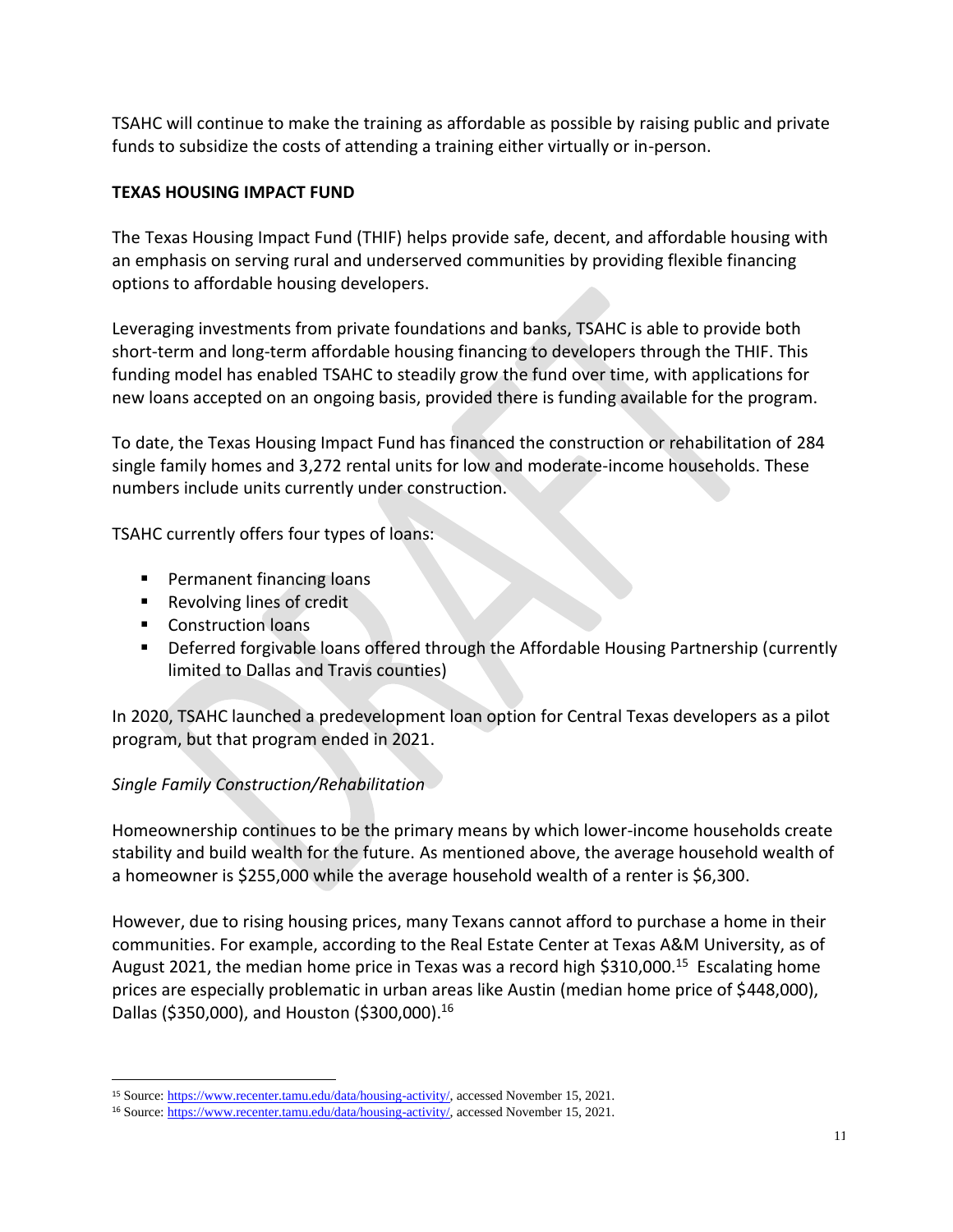By financing the construction or rehabilitation of single-family homes that are affordable to well-qualified low and moderate-income home buyers, the Texas Housing Impact Fund is helping families and individuals achieve the dream of homeownership and build household wealth.

In 2021, TSAHC approved a THIF line of credit to construct 5 homes for low- to moderateincome home buyers in Port Arthur, Texas.

# *Multifamily Construction/Rehabilitation*

TSAHC also recognizes that not all families and individuals are ready to become homeowners. Access to affordable and decent rental housing is what is most important to these households. By funding the construction or rehabilitation of affordable rental units, the Texas Housing Impact Fund helps households access safe and decent rental homes without having to sacrifice other basic needs, such as food, education, or medical care.

In 2021, TSAHC provided THIF financing to help rehabilitate or construct 367 affordable rental units.

# *Predevelopment Loans*

In spring 2020, TSAHC partnered with the Austin Community Foundation to launch a predevelopment loan program targeted to small-scale or neighborhood-oriented nonprofit developers in the five-county Central Texas region. In 2020, TSAHC made one loan under the program to Chestnut Neighborhood Revitalization Corporation to support the construction of 49 condominiums as part of Phase II of The Chicon development located in Central East Austin. In 2021, we discontinued the loan product due to difficulties identifying developers who needed this source of financing.

# *Affordable Housing Partnership*

TSAHC launched the Affordable Housing Partnership (AHP) program in 2020 as part of the THIF suite of loan products. Thanks to a partnership with the Texas Health and Human Services Commission, TSAHC offers deferred forgivable loans to developers in Dallas and Travis counties to subsidize the construction of affordable, accessible, and community-integrated units designated for residents with long-term health needs.

In 2021, TSAHC approved 5 loans to support the construction of 23 rental units in Dallas and Travis counties.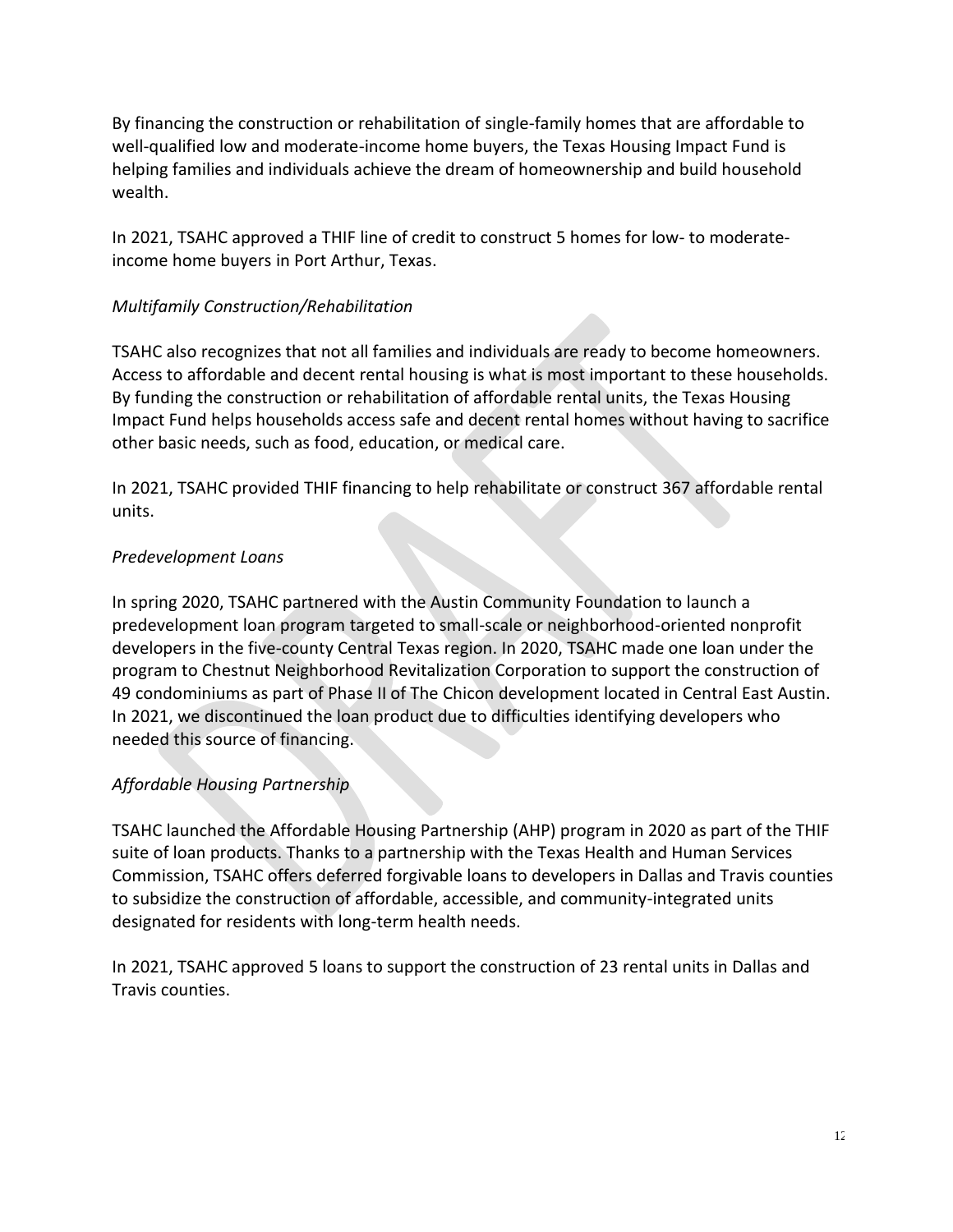| <b>Loan Production</b>                                         | 2021          | 2003 - 2020  |
|----------------------------------------------------------------|---------------|--------------|
| Loans Approved                                                 | 10            | 41           |
| # of Single Family Homes Built or<br><b>Under Construction</b> |               | 279          |
| # of Rental Units                                              | 367           | 2905         |
| Amount of Loan Funds Approved                                  | \$7,025,00017 | \$26,405,462 |

### *Texas Housing Impact Fund Loan Production*

# *2022 Implementation Plan*

TSAHC plans to continue to provide flexible lines of credit to developers that address our funding priorities. These loan products, leveraged with TSAHC's access to lower cost land through its Affordable Communities of Texas (ACT) land bank, will enable these developers to continue to construct and rehabilitate single family homes that are affordable. TSAHC forecasts sustained demand for THIF loans into 2022 as staff is currently reviewing multiple applications for single-family and multifamily developments around Texas.

In 2022, TSAHC plans to continue to explore lending opportunities to address housing needs for underserved populations including disaster impacted areas, small urban and rural markets, and urban areas that are rapidly changing and risk losing affordable housing. In 2022, there will be an emphasis on marketing the Affordable Housing Partnership to address the housing needs of Texans with long-term health needs and expanding that program to Bexar and Harris counties.

TSAHC will continue to grow the fund by pursuing grants, program related investments or equity equivalent investments from foundations, banks, and other lenders and investors.

TSAHC will also continue to publish an annual Texas Housing Impact Fund Investment Report to document the statewide impact of the program. This report enhances TSAHC's efforts to market the Texas Housing Impact Fund to developers and potential investors.

# **AFFORDABLE COMMUNITIES OF TEXAS PROGRAM**

TSAHC created the Affordable Communities of Texas (ACT) Program, a land bank and land trust program, in 2008 to stabilize communities experiencing high rates of foreclosure. TSAHC works in partnership with 30 nonprofit organizations across the state to acquire and redevelop foreclosed homes, vacant land, and tax foreclosed properties to make these homes available for sale or rent to low-income families.

<sup>&</sup>lt;sup>17</sup> Texas Housing Impact Fund loans are a revolving line of credit for single-family construction awarded to Legacy CDC and loans for the rehabilitation or creation of multifamily units for Midpark Towers LLC; Dallas Stemmons, Ltd.; Embree Eastside, Ltd.; Guadalupe Neighborhood Development Corporation; Housing Authority of Travis County; Project Transitions; June West LLC; and Kiva East, LLC.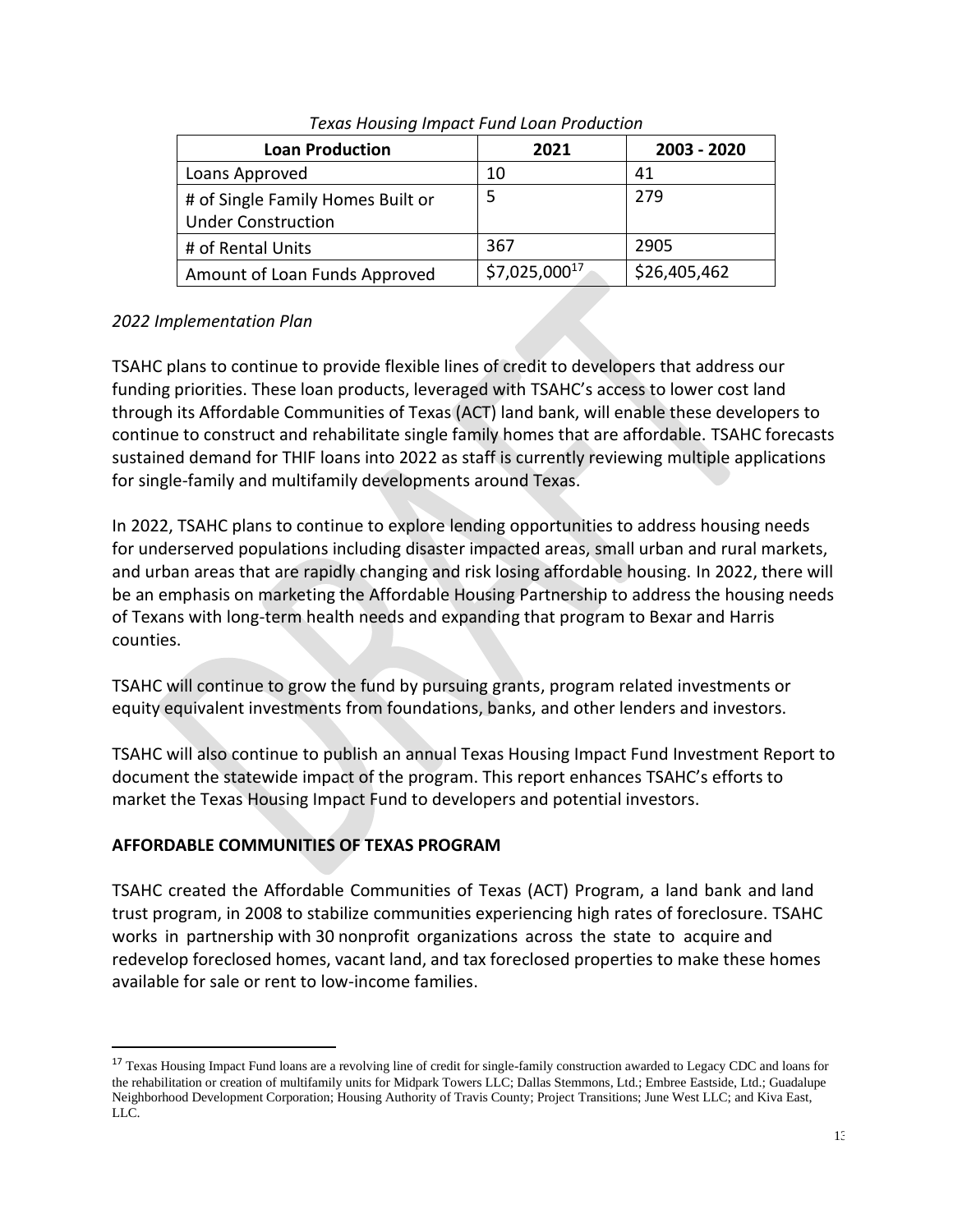Over its history, TSAHC has acquired 572 properties through the ACT program and has created 296 homes for extremely low, very low, low, and moderate-income Texans. The ACT Program has a current portfolio of 46 lots and homes, and there are three active components of the program distinguished by source of funding and targeted use of properties:

- ACT Land Banking This is TSAHC's general land banking program that includes properties that are either purchased by TSAHC or donated to TSAHC. Properties are redeveloped for affordable housing. If a property is not suitable for redevelopment (i.e. poor location, high cost of redevelopment, or other extenuating circumstances), the property is sold, and the funds are reinvested in the ACT Program.
- ACT Land Trust Properties acquired are intended to be held in perpetuity by TSAHC. Homes built or redeveloped on land trust sites may be rented or sold to qualified lowincome households.
- Texas NSP This category includes those homes and properties that were acquired using Texas' federal Neighborhood Stabilization Program (NSP) funding. TSAHC successfully sold and/or transferred all remaining NSP properties in 2021.

| <b>Program/Initiative   Acquisitions 2021</b> | <b>Sales 2021</b> | Current<br>Portfolio   | <b>Current Asset</b><br><b>Value</b> |
|-----------------------------------------------|-------------------|------------------------|--------------------------------------|
| ACT Land Banking /                            |                   |                        |                                      |
| Land Trust                                    | 10                | 18                     | \$795,131                            |
| <b>Texas NSP</b>                              | 12                | $\Omega$ <sup>18</sup> | Ş0                                   |

# *Affordable Communities of Texas Portfolio*

# *2022 Implementation Plan*

The ACT Program will continue to play an integral role in TSAHC's overall affordable housing strategy. TSAHC intends to increase efforts to expand our portfolio of ACT land bank properties by forming partnerships to acquire foreclosed and vacant properties and working directly with local and regional governments where possible. For properties already in our land bank, we will continue working with our network of local partner developers to redevelop and sell those properties. We also intend to begin developing a parcel of land in Plano, Texas that is part of our land trust.

TSAHC sold 12 NSP homes in 2021 and successfully transferred the remaining 133 NSP lots that were in our portfolio to TDHCA and/or local partners. As that program has concluded, it will allow us to place a stronger emphasis on expanding our land bank activities and redeveloping those properties alongside local partners.

TSAHC continues to explore the implementation of land trust mechanisms that allow TSAHC to deliver homeownership opportunities to low- to moderate-income home buyers and deeper levels of affordable rental housing.

<sup>&</sup>lt;sup>18</sup> In 2021, TSAHC transferred the remaining 133 vacant NSP lots in our portfolio to TDHCA and/or local partners.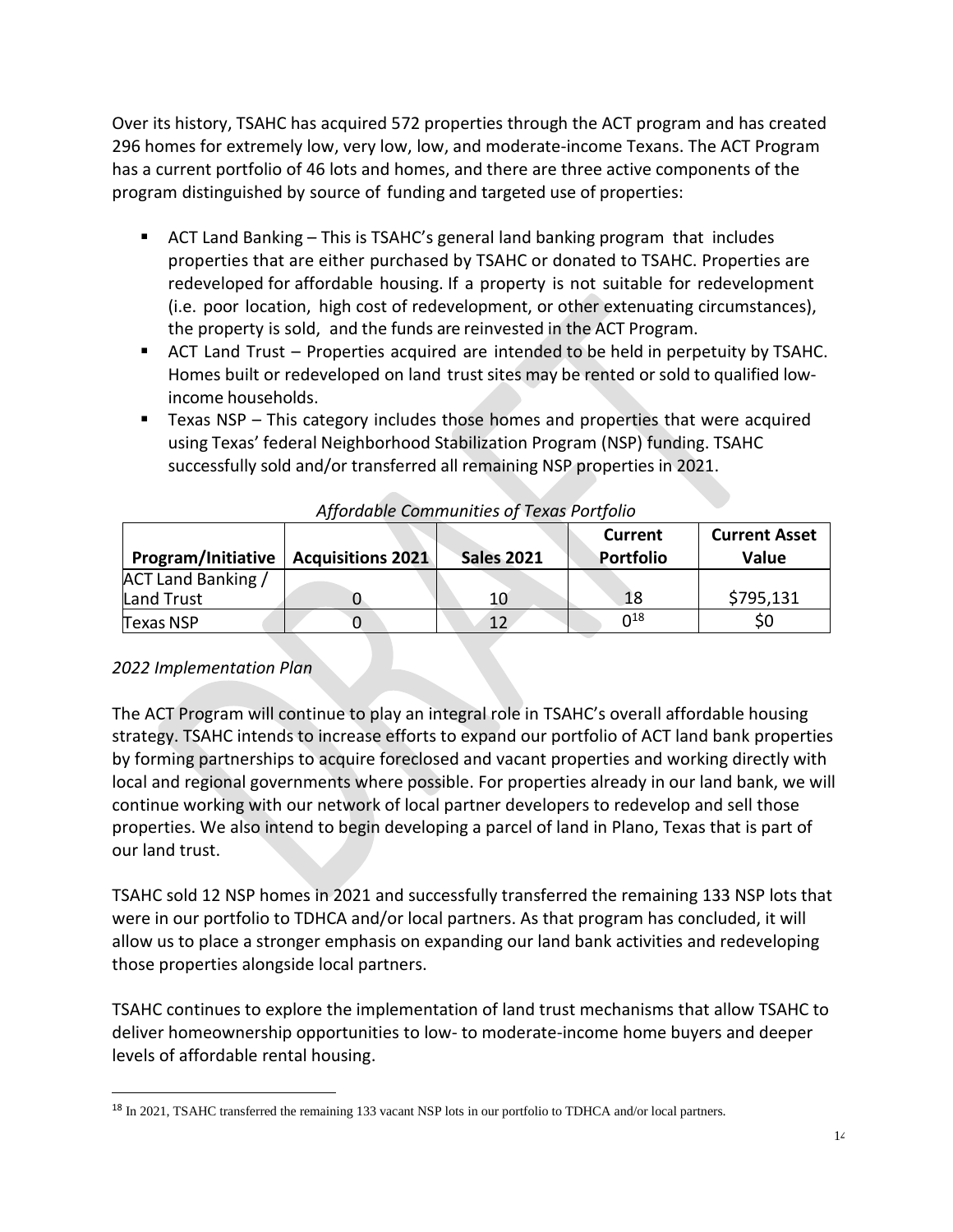#### **MULTIFAMILY PRIVATE ACTIVITY BOND PROGRAM**

TSAHC uses its statutory authority to issue tax-exempt multifamily private activity bonds (PAB) to help affordable housing developers construct or preserve multifamily rental units. As a conduit issuer, TSAHC is allocated 10 percent of Texas' multifamily PAB cap each year.

TSAHC makes available to developers its multifamily PAB allocation through an annual Request for Proposal application process. To be considered for multifamily PAB financing, multifamily developments must meet specific housing needs identified each year by TSAHC's Board of Directors. In 2021, those housing needs were:

- At-Risk Preservation and Rehabilitation of Existing Affordable Units
- Housing in Rural and Smaller Urban Markets
- Senior and Service Enriched Housing Developments
- **EXEC** Housing in Areas with Disaster Declarations

In 2021, TSAHC closed on \$104,791,000 in multifamily PABs to construct or rehabilitate 1,008 affordable rental units across 7 municipalities.<sup>19</sup>

# *2022 Implementation Plan*

TSAHC anticipates continued interest and growth in our PAB program due to the high number of affordable housing units needed to meet the demand. For example, research conducted by the National Low Income Housing Coalition found that, in Texas, there are only 51 units that are affordable for every 100 households that earn 50% or less of the average median income.<sup>20</sup>

The demand is reflected in the number of TSAHC PAB projects that are either currently induced, pending closing or under review. That pipeline of potential 2022 PAB closings already includes 3 developments that total 756 units and \$115,500,000 in total bond financing.

TSAHC plans to continue to address this ongoing housing demand using PABs to finance the construction and rehabilitation of units that are affordable to low and very low-income Texans. In 2022, TSAHC will build on our initiatives that emphasize the preservation of housing in rural areas and work with developers who are addressing this housing priority.

TSAHC will also explore how to create more permanent supportive housing (PSH) units either through PABs or other financing structures. The creation of additional PSH housing is another priority for TSAHC, due in part to an ongoing collaboration with the Texas Health and Human Services Commission that will be covered in detail later in this plan.

<sup>&</sup>lt;sup>19</sup> The developments are Las Palmas Village in Eagle Pass, Texas; Riverstation Apartments in Dallas, Texas; Gardens of Balch Springs in Balch Springs, Texas; W. Leo Daniels Towers in Houston, Texas; Marshall Apartments in Austin, Texas; Fawn Ridge Apartments in The Woodlands, Texas; and Pine Terrace Phases I and II in Mt. Pleasant, Texas.

<sup>20</sup> Source: "The Gap: A Shortage of Affordable Homes," The National Low Income Housing Coalition, March 2021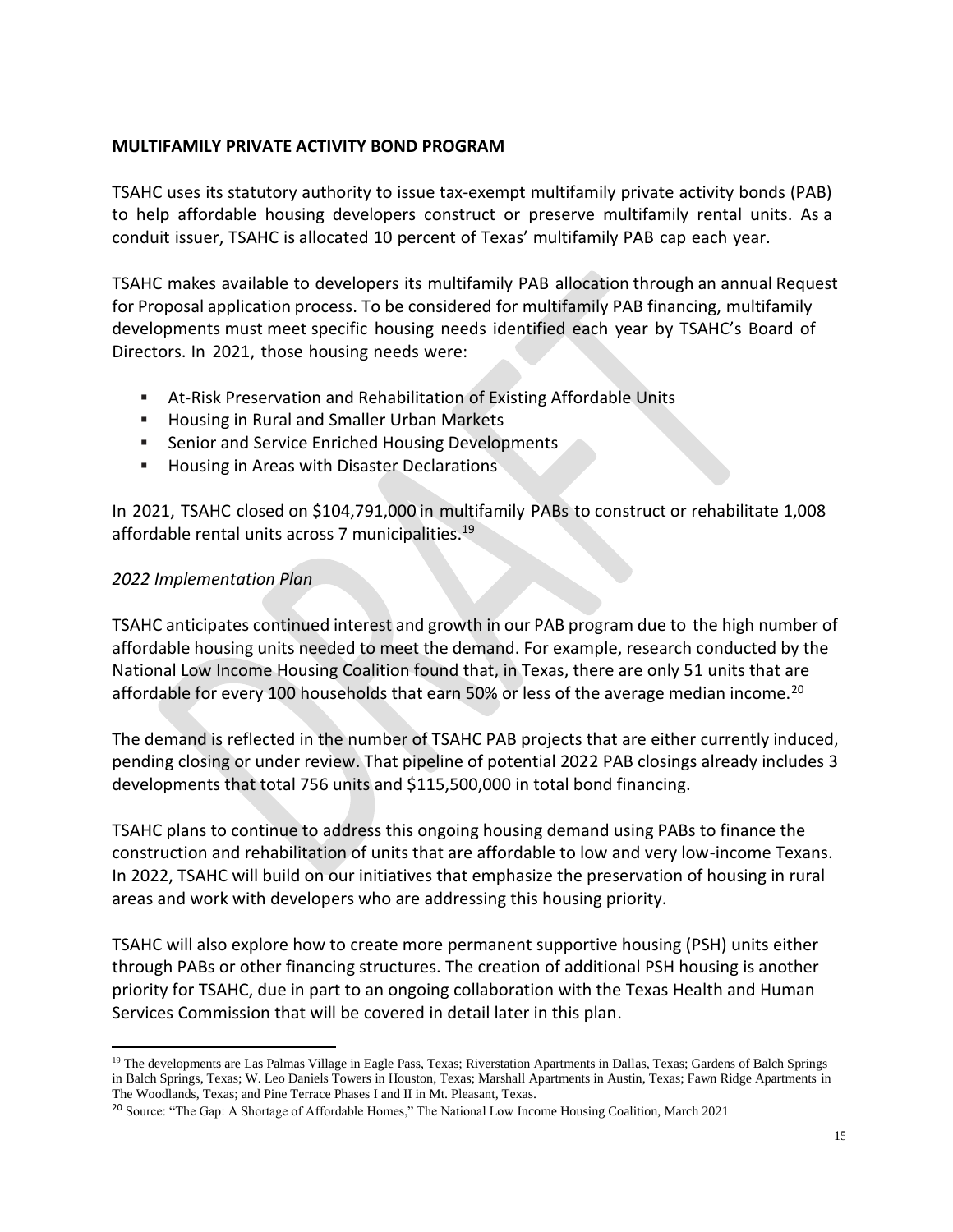### **ASSET OVERSIGHT AND COMPLIANCE**

Asset oversight and compliance monitoring of multifamily properties financed through multifamily private activity bonds is required by many bond issuers, including TSAHC. TSAHC also requires asset oversight and compliance monitoring of multifamily properties financed through our Texas Housing Impact Fund. TSAHC believes these reviews are one of the best ways to ensure properties are continuing to provide safe and decent affordable housing to their residents.

### *Asset Oversight*

As part of the asset oversight review process, staff performs an annual inspection of each property; monitors each property's financial and physical health; and provides suggestions for improvement to property owners and managers. Staff completes a report of each property and submits its reports to property owners, managers and other stakeholders. The reports are also available on TSAHC's website.

These visits are typically on-site, physical inspections, but because of the ongoing COVID-19 pandemic, TSAHC performed a hybrid of virtual and in-person visits. For both types of reviews, TSAHC required property management agents to provide us with required property reports. But for virtual reviews, they also had to provide photos of the property.

In 2021, TSAHC performed asset oversight reviews for 59 properties, totaling 5,729 units. By comparison, TSAHC performed reviews on 35 properties, totaling 4,609 units in 2020.

#### *Compliance*

As part of the compliance review process, staff reviews tenant files annually to ensure that property owners and managers are following the federal affordability requirements relating to the tax-exempt status of the bonds. Completed compliance reports are submitted to property owners, managers, and other stakeholders and are also available on TSAHC's web site. In addition, TSAHC manages an online reporting system that allows property managers to complete their monthly compliance reporting online.

Each month, staff monitors whether property owners and managers are providing the required number of affordable units to income-eligible households and that high-quality resident services are being provided. Monthly compliance monitoring helps TSAHC ensure that property owners and managers are meeting all program requirements.

In 2021, TSAHC performed compliance reviews for 57 properties, totaling 5,793 units. By comparison, TSAHC performed reviews on 35 properties, totaling 4,733 units in 2020. These properties are financed either through PABs or THIF financing. In 2021, we also renewed a contract with a third-party vendor to help them with compliance reviews as needed. TSAHC will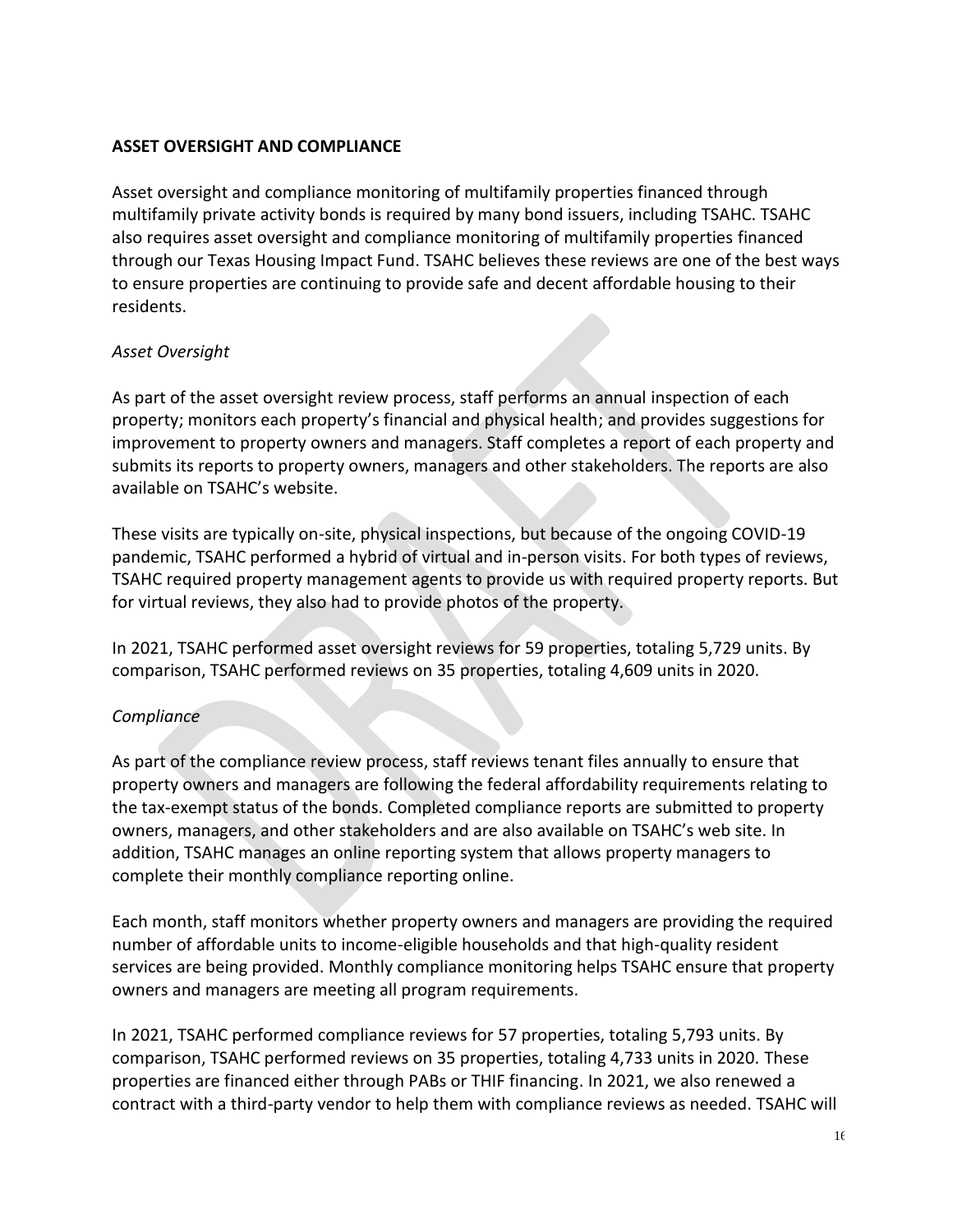continue to ensure that staff is well-equipped to handle the demands of adding a significant number of properties and units to the asset and compliance review portfolio over the past year and into 2022.

# *2022 Implementation Plan*

In 2022, TSAHC staff will continue to conduct site visits in a manner that best protects the health and safety of our staff, and staff and residents at properties in our asset and compliance portfolio. In 2022, staff anticipates adding 8 properties and 1,280 units to the portfolio of properties monitored by TSAHC's staff. Additionally, staff anticipates performing compliance on units funded through the Affordable Housing Partnership program.

TSAHC will also continue to review and update its policies and procedures as industry trends and changes in policy dictate. TSAHC will continue to closely monitor the financial health and physical condition of properties in its portfolio and offer specific strategies for improvement.

# **SINGLE FAMILY RENTAL PROGRAM**

The cost of living in Austin continued to rise in 2021. According to the Real Estate Center at Texas A&M University, the median home price in Austin was \$448,000 as of September 2021<sup>21</sup> The average monthly rent was \$1,619 as of November 2021.<sup>22</sup> These prices are simply unaffordable for many low-income Austin families.

In May 2013, TSAHC created the Single Family Rental Program to provide eligible low-income families with affordable, below-market rental homes in high-opportunity neighborhoods in the Austin Metropolitan Statistical Area (MSA).

Homes available through the program are located in areas with higher than average median incomes, with access to good schools and other services nearby. The program has received an extraordinary number of applications from low-income families and individuals interested in renting a home available under the program.

The program offers individuals and families that earn at or below 80% of the area median family income the opportunity to rent a home at prices significantly less than market rate. In addition to verifying income, TSAHC screens each applicant for rental, credit, and criminal history.

Given the success of the program and ongoing need for affordable rental opportunities in other areas of the state, TSAHC decided to expand the Single-Family Rental Program to San Antonio in 2019. Since that time, TSAHC has purchased six single-family homes in the San Antonio MSA which have all been leased to qualifying households.

<sup>21</sup> Source: See Footnote 15.

<sup>&</sup>lt;sup>22</sup> Source:<https://www.rentcafe.com/average-rent-market-trends/us/tx/austin/> (Accessed November 16, 2021)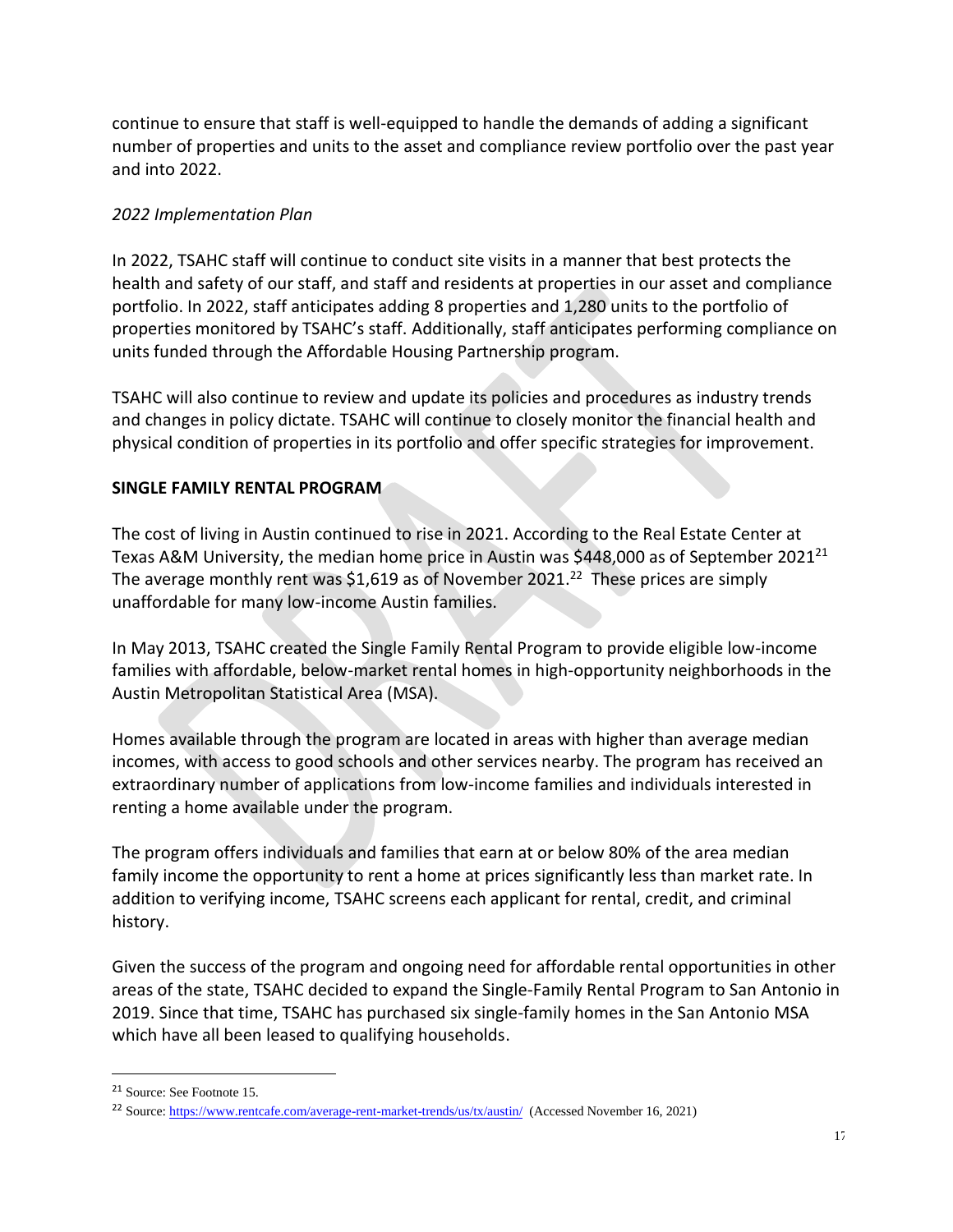In 2021, TSAHC added two more homes in Austin to the Single-Family Rental Program portfolio. Combined, the Single-Family Rental Program now provides 26 rental homes across the Austin and San Antonio MSAs.

# *2022 Implementation Plan*

In 2022, TSAHC will add two homes to its Austin portfolio. These homes are currently under construction. Additionally, TSAHC will seek to expand the program to the Dallas-Fort Worth metroplex. TSAHC intends to purchase an additional 6-8 homes across the three markets (Austin, Dallas-Fort Worth, and San Antonio) in 2022.

#### **MULTIFAMILY RENTAL PROGRAM**

In July 2015, TSAHC expanded its rental program by acquiring the Rollins Martin apartment complex in East Austin. Built in 1998, the Rollins Martin apartment complex was originally financed as part of the federal low-income housing tax credit (LIHTC) program. It consists of 15 three-bedroom apartment units, all of which are affordable for families earning at or below 60% of the area median family income.

The apartment complex is located in a rapidly developing neighborhood of East Austin that is quickly becoming unaffordable to its long-time lower-income residents. Rents in that part of the Austin have increased at an alarming rate, going up 22-38.6% between 2011-2015.<sup>23</sup> By maintaining affordability in the rapidly changing neighborhood, TSAHC is meeting a critical housing need for the community.

Beyond this, TSAHC has also made substantial improvements to the Rollins Martin apartment complex. Since 2015, TSAHC has completed the following repairs and improvements: installed new appliances, tankless water heaters, and HVAC for each unit; installed new roofing, new outdoor trash receptacles, a bike rack, surveillance system, and a fence for the property; expanded doors for the laundry area in each unit; replaced all staircases; added additional security features to the locks on each unit's door; upgraded the surveillance system; replaced all siding and windows; added new paint, lighting, doors, mailboxes and signage; and completely renovated eight units.

In 2021, TSAHC also reconstructed the dumpster enclosure area to create more recycling space and poured a semicircle driveway to make it easier for trash trucks to safely access and leave the dumpster area. In addition, TSAHC built an ADA accessible sidewalk and pad for the common area between buildings 3 and 4.

<sup>23</sup> Source:<https://data.austintexas.gov/stories/s/Household-Affordability/czit-acu8/>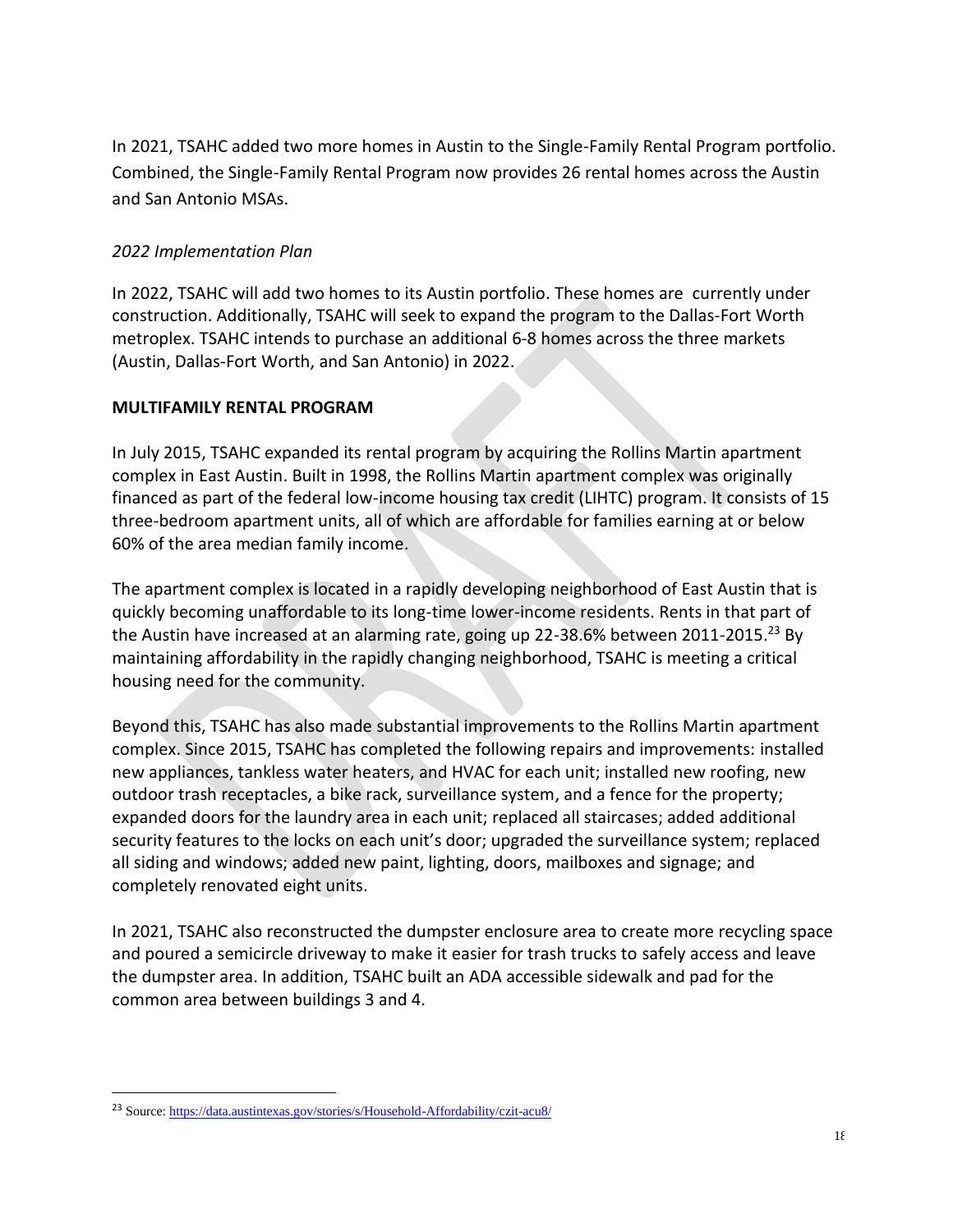### *2022 Implementation Plan*

In 2022, TSAHC will continue to renovate the apartment complex and individual units on a rolling basis after a tenant moves out to avoid any tenant displacement.

#### **TEXAS FOUNDATIONS FUND**

#### *History of the Texas Foundations Fund*

TSAHC created the Texas Foundations Fund (TFF) to improve housing conditions for very lowincome Texas households, with an emphasis on assisting persons with disabilities and rural communities. TSAHC defines very low-income households as households earning at or below 50% of the area median family income.

Through TFF, TSAHC partners with nonprofit organizations across Texas to support quality programs that address the critical housing needs of very low-income families and individuals. Selected partners receive grants to support their housing services. Since 2008, TSAHC has awarded more than \$5,220,500 in grants.

The housing services listed below are eligible for support through TFF:

- The rehabilitation and/or critical repair of owner-occupied, single family homes to remedy unsafe living conditions. Critical repairs may also include accessibility modifications to assist household members with a disability.
- The provision of supportive housing services for residents of housing units owned by the applicant receiving funding. The services supported by TFF must help individuals and families at risk of homelessness or unnecessary institutionalization gain and/or maintain their housing stability. Eligible supportive housing services include, but are not limited to: the provision of alcohol and drug counseling, adult education and/or job training, mental health counseling, case management, and services provided by a health care provider.

TSAHC selected these services by conducting a survey asking its partner housing organizations to identify the greatest housing needs of the very low-income Texans they serve. TSAHC also conducts follow up surveys every few years to confirm that the services funded by the Texas Foundations Fund are still critically needed by very low-income Texans.

TSAHC funds TFF awards primarily with earned revenue from its other housing programs. TSAHC's Board of Directors determines the amount available for each funding round.

Prior to each application cycle, TSAHC publishes TFF Guidelines for public comment, giving stakeholders the opportunity to provide feedback prior to submitting a funding proposal.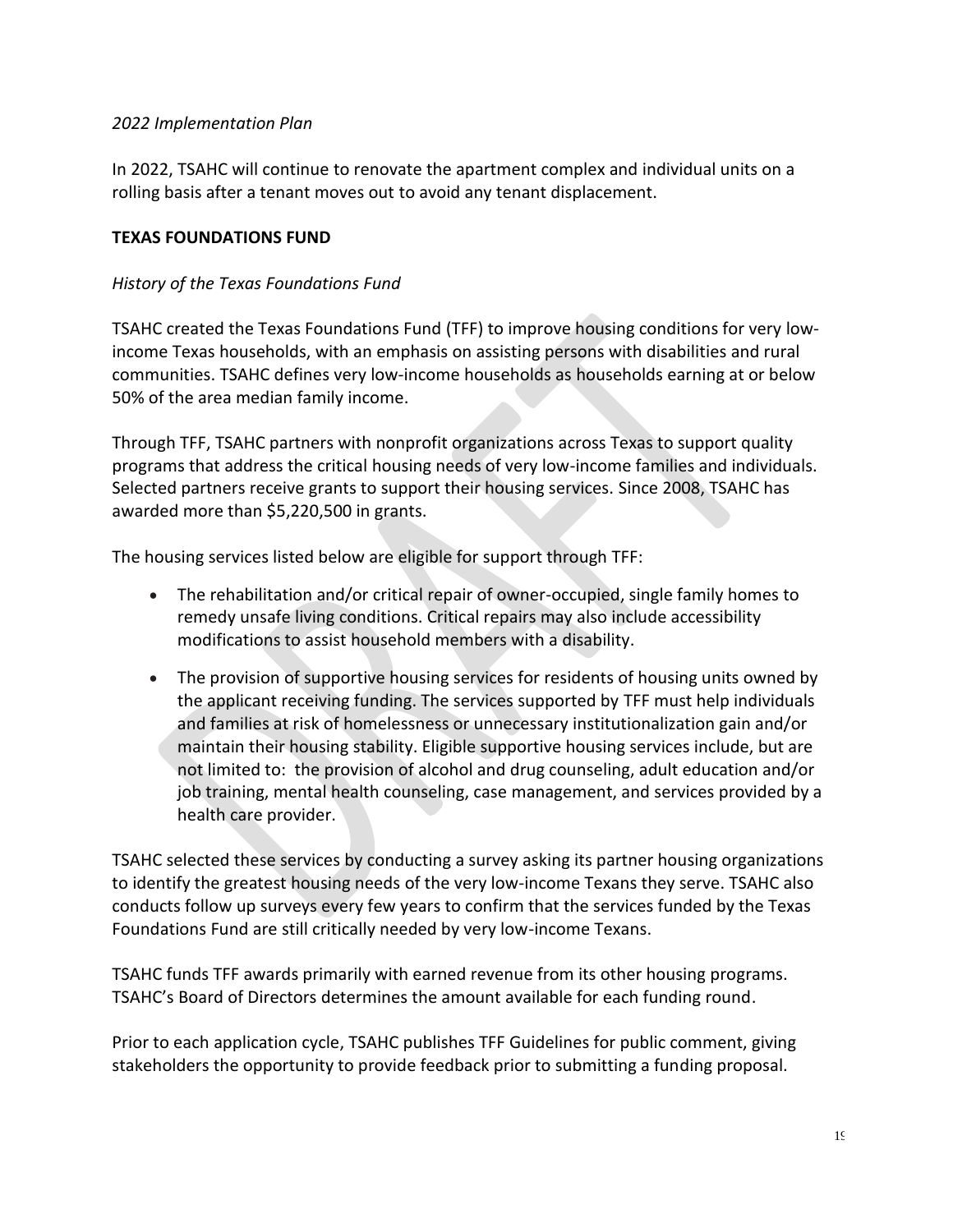Prior to 2016, the Foundations Fund was a competitive grant process. However, for the past three award cycles (2016 – 2020), it has been a non-competitive application process. Nonprofits that meet eligibility criteria partner with TSAHC for a two-year term in a matching grant structure. The matching grant structure is a simpler process for applicants, and it allows TSAHC to serve more nonprofits than through a competitive grant application process.

# *2020-2021 Funding Cycle*

In early 2020, TSAHC surveyed TFF stakeholders to see if any changes should be made to the program. After compiling survey results, TSAHC made its draft 2020 Texas Foundations Fund guidelines available for public comment. Based on comments received, TSAHC staff decided to add in an administrative allowance of up to 10% of the grant amount to help organizations keep their programs operational during the ongoing COVID-19 pandemic.

The 2020-2021 TFF application cycle opened in May 2020. To better serve TFF applicants, TSAHC upgraded the online application system prior to releasing the application.

TSAHC received 38 applications from non-profits serving communities throughout Texas. After a thorough review of the applications, TSAHC staff determined that 33 applicants met the requirements to be selected as a funding partner.

The total funding available to these partners in 2020 was \$610,500, which equals \$18,500 per organization. TSAHC increased the funding available to partner organizations to \$660,000 in 2021, totaling \$20,000 per grantee.

# *2022 Implementation Plan*

In early 2022, we will once again survey partners and other stakeholders to help inform our decision making about how TFF should best operate. We anticipate making some modifications and incorporating the program into our broader Housing Connection program designed to support our network of nonprofits.

# **GRANTS FOR DISASTER RECOVERY**

# *Housing and Economic Assistance to Rebuild Texas (HEART)*

0n August 23, 2017, Hurricane Harvey made landfall along the Texas coast, inflicting catastrophic damage to Southeast Texas, the Gulf Coast region, the greater Houston area, and the Coastal Bend area. On August 25, 2017, a Major Disaster Declaration was issued for 41 counties impacted by the hurricane.

In response to this catastrophic event, TSAHC partnered with Enterprise Community Partners to create a grant program to provide critical home repair funding, programmatic support, and technical assistance for nonprofits providing ongoing relief efforts to the impacted areas with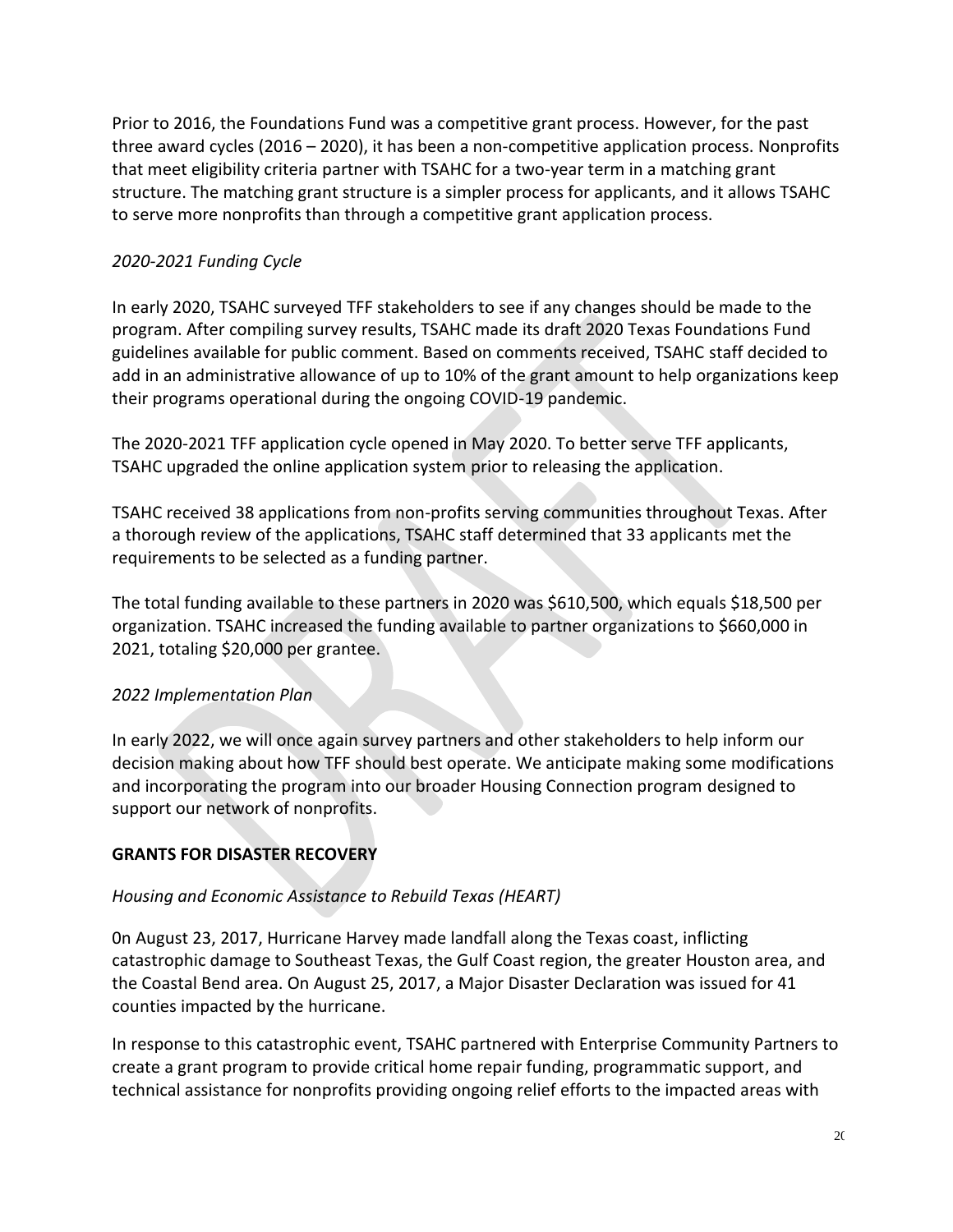an emphasis on providing relief outside of the Harris County area.

The program, entitled Housing and Economic Assistance to Rebuild Texas (HEART), launched in April 2018 thanks to a generous financial commitment from the Rebuild Texas Fund, a joint initiative of the OneStar Foundation and the Michael & Susan Dell Foundation. Other funding was provided by the Meadows Foundation, the Center for Disaster Philanthropy, BBVA and a commitment from TSAHC's Board.

The program awarded \$2,555,000 to 39 nonprofits providing housing-related assistance to lowincome households directly affected by Hurricane Harvey. Among those nonprofits, 19 provided critical home repair services, repairing 174 homes. <sup>24</sup> The HEART program also provided webinars (11 total with more than 200 attendees) as well as individual technical assistance opportunities. TSAHC and Enterprise Community Partners concluded administering the HEART program in early 2021.

# *Winter Storm Uri Response*

In February 2021, Winter Storm Uri ravaged Texas, bringing prolonged below freezing temperatures and record snowfall to many parts of the state. In addition, millions of Texans were without electricity compounding the devastating impacts of this unprecedented disaster. The Federal Emergency Management Agency declared a disaster for every county in Texas and provided a combination of public and individual assistance depending on the severity of the disaster in those respective communities.

In March 2021, the TSAHC Board of Directors approved a special funding round of the Texas Foundations Fund program to respond to this event and made \$300,000 available to organizations providing home repairs for affected households in the most severely impacted areas.

TSAHC provided grant funding to 15 organizations that provided home repairs to 236 households between April and August 2021 through this special funding round. In 2022, TSAHC will explore ways to make funding readily available through the Texas Foundations Fund so organizations can quickly respond to severe weather events and natural disasters.

# **SUPPORTIVE HOUSING INITIATIVES**

# *Partnership with Texas Health and Human Services Commission (HHSC)*

In 2016, TSAHC expanded its efforts to address supportive housing needs beyond grant funding provided through Texas Foundations Fund. It accomplished this by partnering with the Texas Health and Human Services Commission (HHSC) in a Center for Medicaid Services Innovation Accelerator Program (IAP).

The IAP launched in August 2017 and concluded in April 2018 with two outcomes. First, public

<sup>&</sup>lt;sup>24</sup> These numbers reflect grantee reports received through December 31, 2020.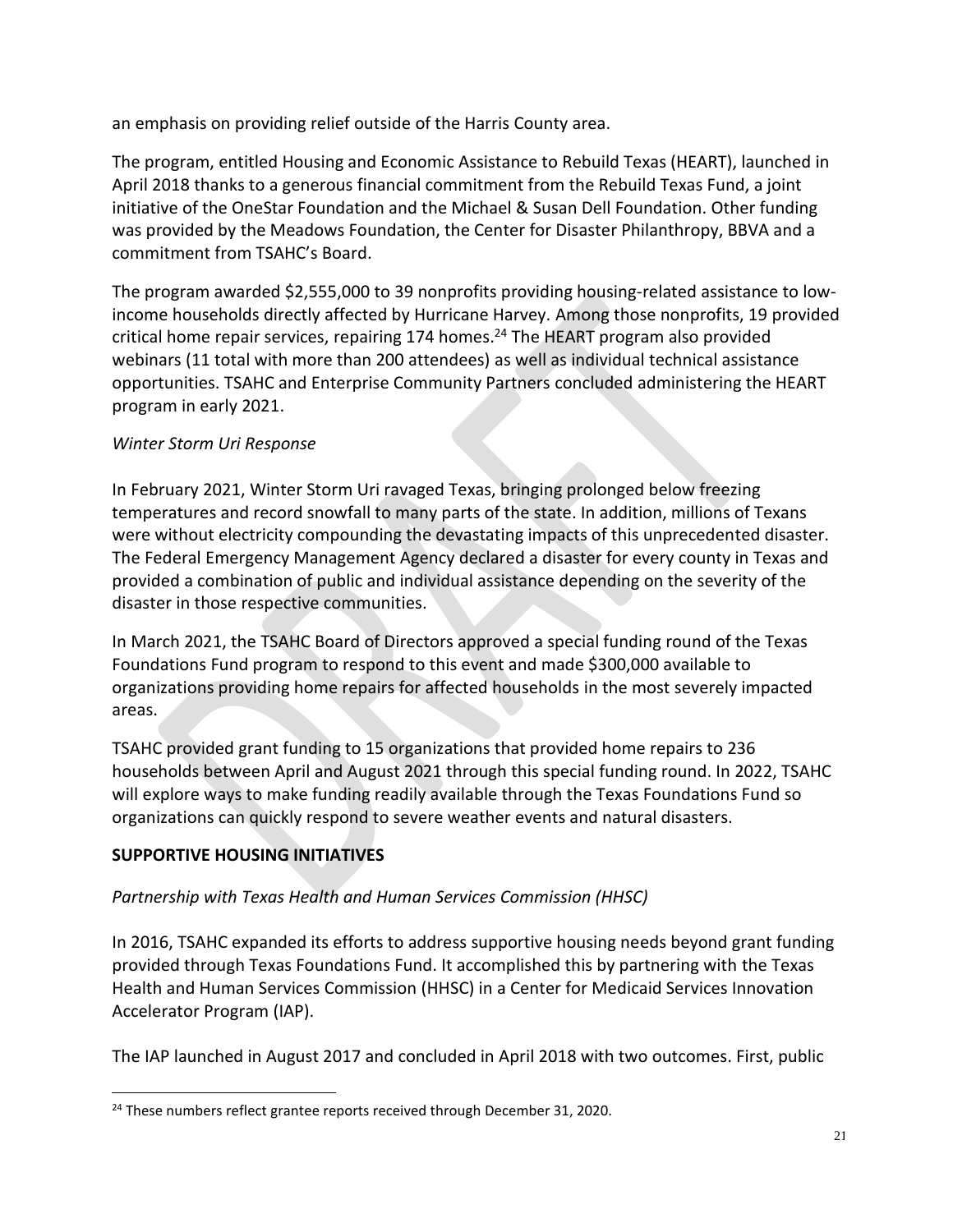and private partnerships developed between the Medicaid and housing systems to better address the housing and supportive services needs of the Medicaid recipient population. Second, HHSC and TSAHC created a state action plan that seeks to foster additional community living opportunities for Texans with ongoing health needs.

As part of executing the state action plan, TSAHC conducted a series of permanent supportive housing (PSH) workshops in 2019 for nonprofits and other interested parties who wish to create or preserve PSH units. These one-day workshops provided an overview of the financing of PSH developments and the implementation of supportive services at those developments.

### *Texas Supportive Housing Institute*

Building upon the success of the PSH workshops, TSAHC launched the Texas Supportive Housing Institute in September 2020, which provides technical assistance to nonprofits, developers, service providers and property managers interested in creating and operating supportive housing in their communities. The training is conducted by the Corporation for Supportive Housing (CSH).

Five teams successfully completed the first institute in 2020 representing Dallas (two teams), Fort Worth (two teams), and Brownsville. They attended monthly, multi-part sessions held virtually over the course of September to December 2020. An added component of the institute is one-on-one technical assistance with CSH. TSAHC also made follow up grants available to participating development teams through a partnership with JPMorgan Chase.

In 2021, TSAHC offered the Institute again with the following enhancements: reduced the number of participating teams from six to four to expand/improve the individual instruction and attention provided to each; solicited teams in relatively similar project stages to improve cross collaboration; provided training that looks at issues through a racial equity lens and incorporates feedback from those with lived experience; increased technical assistance from 14 hours per team 25 hours per team; and provided development teams with the opportunity to obtain Quality Endorsement reviews from CSH.

For the 2021 Institute, TSAHC selected four development teams in El Paso, Houston, San Antonio, and Waco. These teams will conclude the Institute in January 2022. TSAHC will continue to assess the pipeline of organizations and future projects in 2022 to determine how frequently to offer the Institute going forward.

Additionally, TSAHC will continue to explore new or improved finance mechanisms for supportive housing developments. TSAHC will continue to look for developers interested in participating in the Affordable Housing Partnership to create units for Texans with long-term health needs. These objectives are included in the state action plan created by TSAHC and HHSC.

#### *General Homelessness Activities*

TSAHC continues to support other efforts addressing homelessness. This includes Advisory Member representation on the Texas Interagency Council for the Homeless (TICH) and serving